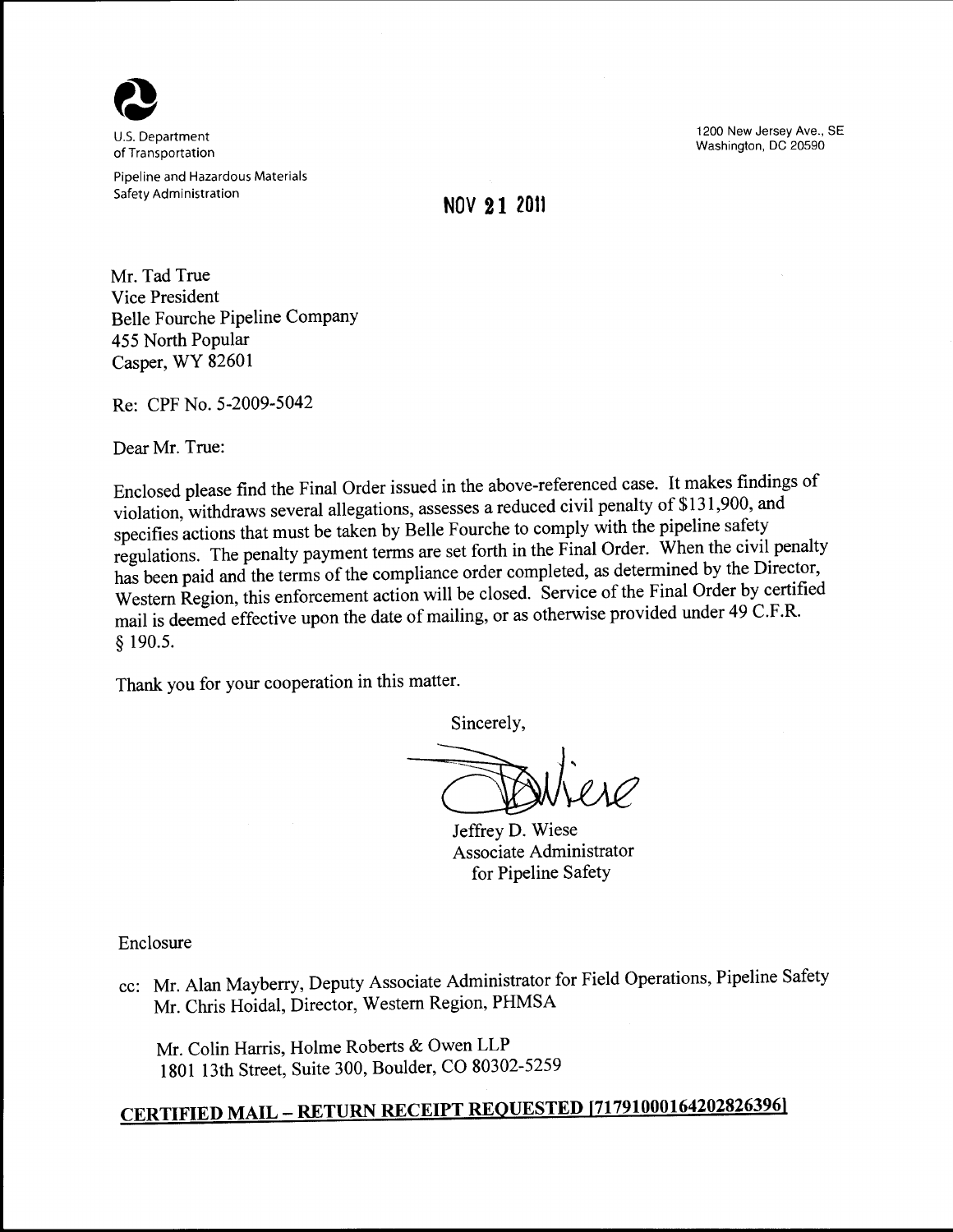## U.S. DEPARTMENT OF TRANSPORTATION PIPELINE AND HAZARDOUS MATERIALS SAFETY ADMINISTRATION OFFICE OF PIPELINE SAFETY WASHINGTON, D.C. 20590

) ) ) ) )

In the Matter of Belle Fourche Pipeline Company,

Respondent. ) \_\_\_\_\_\_\_\_\_\_\_\_\_\_\_\_\_\_\_\_\_\_\_\_\_\_\_ )

CPF No. 5-2009-5042

#### FINAL ORDER

On August 24 through 28,2008, pursuant to 49 U.S.C. § 60117, a representative of the Pipeline and Hazardous Materials Safety Administration (PHMSA), Office of Pipeline Safety (OPS), conducted an on-site pipeline safety inspection of the facilities and records of Belle Fourche Pipeline Company (BFPL or Respondent) in Casper, Wyoming. Belle Fourche operates approximately 600 miles of pipeline in Montana, North Dakota, and Wyoming transporting crude oil and refined petroleum products.<sup>1</sup>

As a result of the inspection, the Director, Western Region, PHMSA (Director), issued to Respondent, by letter dated December 30, 2009, a Notice of Probable Violation, Proposed Civil Penalty, and Proposed Compliance Order (Notice). In accordance with 49 C.F.R. § 190.207, the Notice proposed finding that Respondent had committed 13 violations of 49 C.F.R. Part 195 and proposed a civil penalty of \$221,200 for the alleged violations. The Notice also proposed to order that Respondent take certain measures to correct the alleged violations.

BFPL responded to the Notice by letters dated February 19 and August 30, 2010 (collectively, Response). The company contested several of the allegations and requested a hearing. In accordance with 49 C.F.R. § 190.211, a hearing was held on September 9, 2010, in Lakewood, Colorado, with an attorney from the Office of Chief Counsel, PHMSA, presiding. After the hearing, Respondent provided additional written material for the record by letter dated October 11, 2010 (Brief).

#### FINDINGS OF VIOLATION

The Notice alleged that Respondent committed violations of 49 C.F.R. Part 195, as follows:

Item 1: The Notice alleged that Respondent violated 49 C.F.R. § 195.402(a), which states:

<sup>&</sup>lt;sup>1</sup> This information is reported by Respondent pursuant to 49 C.F.R. § 195.49.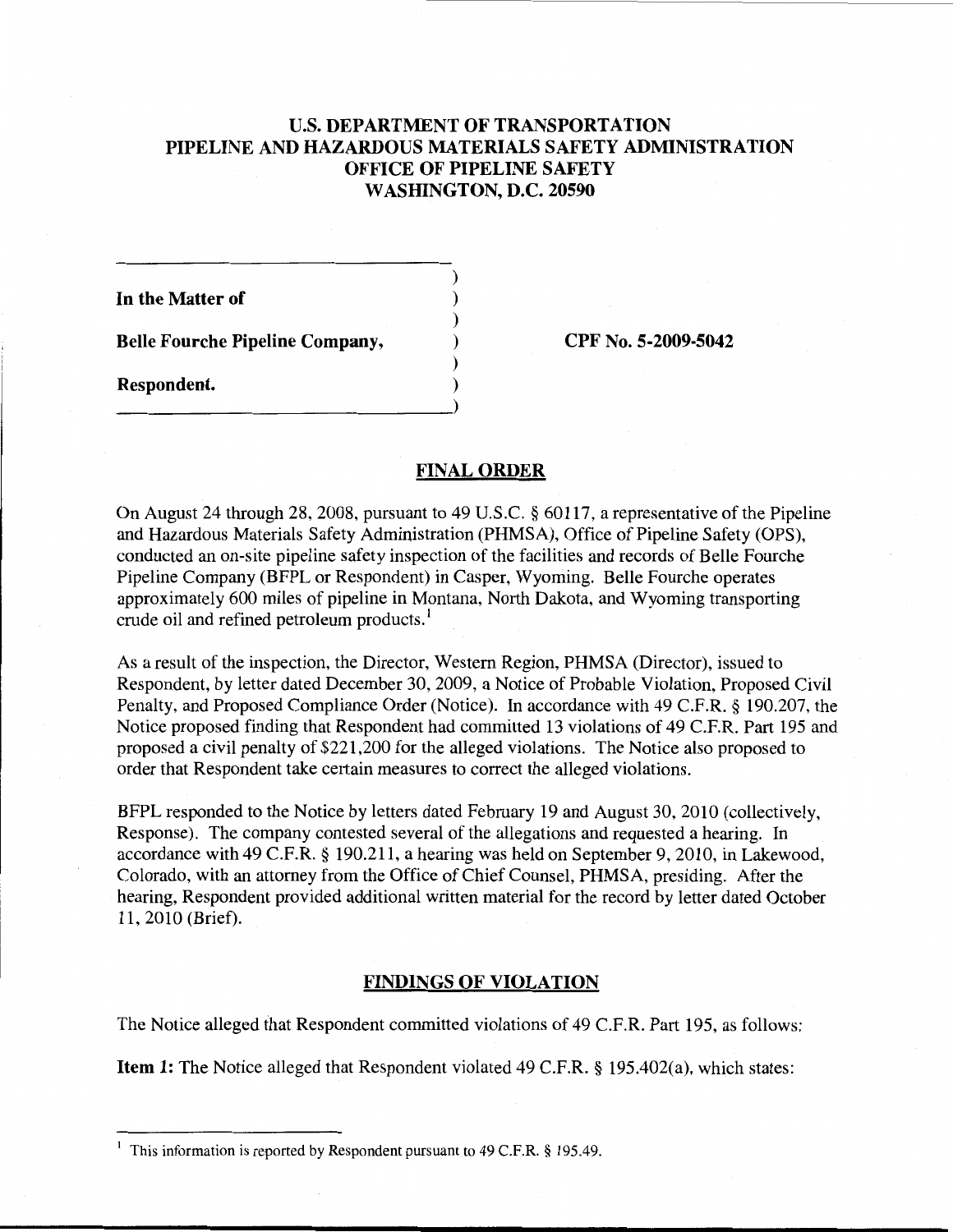## § 195.402 Procedural manual for operations, maintenance, and emergencies.

(a) *General.* Each operator shall prepare and follow for each pipeline system a manual of written procedures for conducting normal operations and maintenance activities and handling abnormal operations and emergencies. This manual shall be reviewed at intervals not exceeding 15 months, but at least once each calendar year, and appropriate changes made as necessary to insure that the manual is effective. This manual shall be prepared before initial operations of a pipeline system commence, and appropriate parts shall be kept at locations where operations and maintenance activities are conducted.

The Notice alleged that Respondent violated § 195.402(a) by failing to review or revise its operations and maintenance (O&M) manual at least once each calendar year from 2005 to 2008. BFPL's O&M manual obtained during the PHMSA inspection in August 2008 was dated February 2005 and stamped "Rev. 1.0," suggesting the company had not revised the document since 2005. Respondent's compliance coordinator stated during the inspection that BFPL had not reviewed or revised the O&M manual since  $2005<sup>2</sup>$ .

At the hearing, Respondent explained that the revision number and date on the O&M manual were oversights and that statements by the employee during the agency's inspection were misinformed and erroneous. Respondent presented a witness who testified that he had personally performed annual reviews of BFPL's O&M manual in accordance with§ 195.402(a) since 2006. Respondent also introduced completed "Revision Request Forms," which show that annual reviews were performed, and as a result of those reviews, that certain determinations were made to revise the procedures.<sup>3</sup>

The Director stated at the hearing that he recommended withdrawing Item 1 based on the company's assertions and submissions. For this reason, Respondent provided no additional information regarding Item 1 in its post-hearing Brief. $4$ 

After considering all of the evidence and the explanation provided by BFPL that the company conducted annual reviews and made revisions to its O&M manual during the period in question, the Director has recommended this allegation of violation be withdrawn. Accordingly, I am withdrawing this allegation of violation.

Item 2: The Notice alleged that Respondent violated 49 C.P.R.§ 195.402(a) and (c)(12), which state:

## § 195.402 Procedural manual for operations, maintenance, and emergencies.

(a) *General.* Each operator shall prepare and follow for each pipeline system a manual of written procedures for conducting normal operations

<sup>&</sup>lt;sup>2</sup> Violation Report at 3.

<sup>&</sup>lt;sup>3</sup> Respondent Hearing Exhibit 11.

<sup>4</sup> Brief at 2.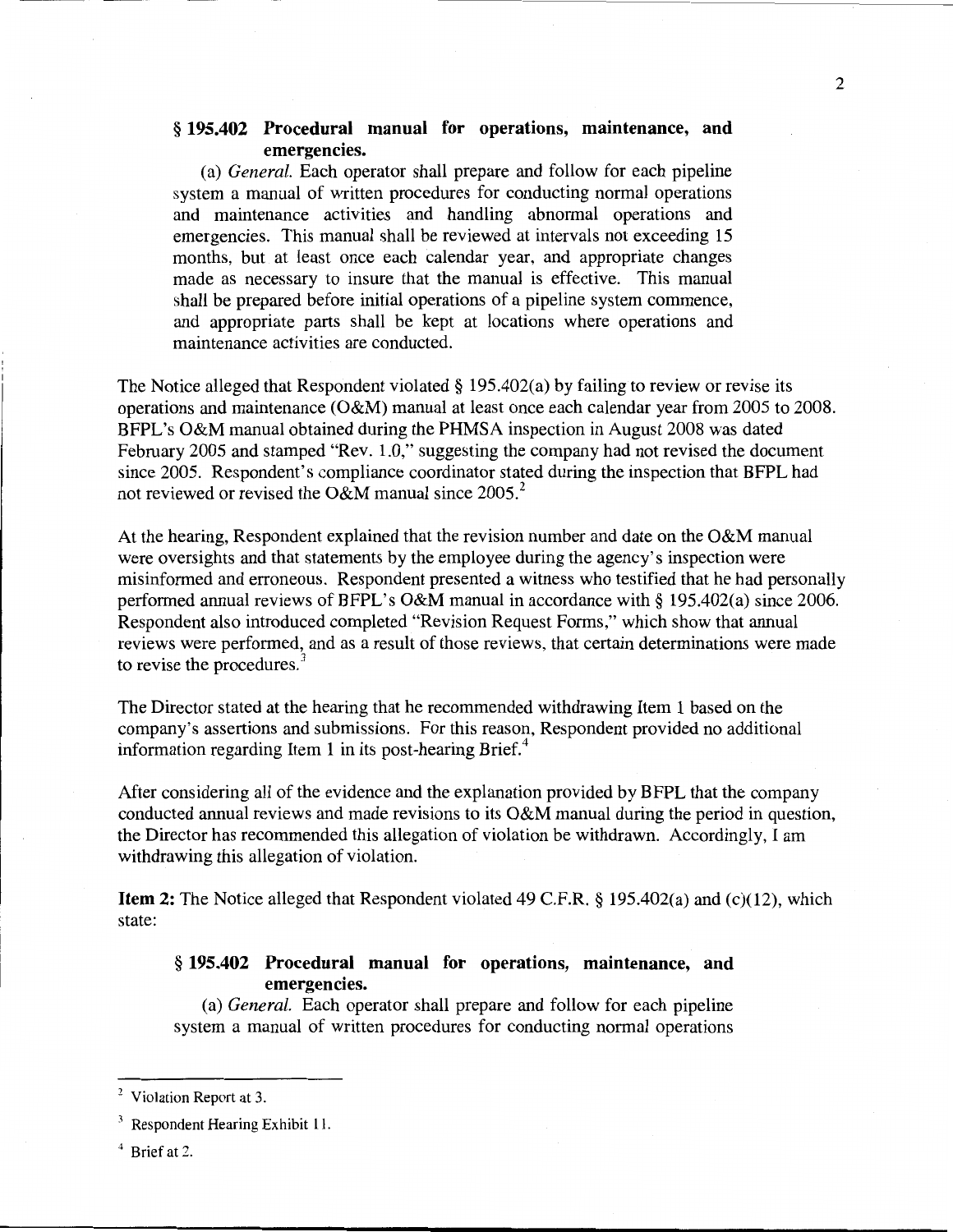and maintenance activities and handling abnormal operations and emergencies ....

(c) *Maintenance and normal operations.* The manual required by paragraph (a) of this section must include procedures for the following to provide safety during maintenance and normal operations: ...

(12) Establishing and maintaining liaison with fire, police, and other appropriate public officials to learn the responsibility and resources of each government organization that may respond to a hazardous liquid or carbon dioxide pipeline emergency and acquaint the officials with the operator's ability in responding to a hazardous liquid or carbon dioxide pipeline emergency and means of communication.

The Notice alleged that Respondent violated§ 195.402(a) and (c)(12) by failing to follow the company's written procedures for liaison with fire, police, and other appropriate public officials. Specifically, the Notice alleged that BFPL's written procedures for public awareness required the compilation of certain data, including the names, addresses, and phone numbers of local emergency officials who would respond to a hazardous liquid pipeline emergency. During the inspection, Respondent had no documentation that it had collected such data and performed the required liaison activities. The Notice further alleged that BFPL had previously been issued a warning for this issue. $5$ 

The evidence in the record includes the portion of Respondent's O&M manual requiring the company to "Compile data (Organizations, names of contact personnel, phone no's (emergency and regular No's), and addresses of all Emergency Officials within the vicinity (area of jurisdiction) of the pipeline route or facility  $sic$ .<sup>6</sup>

At the hearing and in its Brief, Respondent did not contest the allegation of violation, but provided information to demonstrate that the company has now prepared a list of all the relevant police and fire departments, county emergency managers, and public officials in order to maintain liaison. Respondent said that it has also become a member of the relevant state pipeline associations, which affords the company an opportunity to maintain liaison with required emergency responders and public officials.

After considering all of the evidence, I find that Respondent violated 49 C.F.R. § 195.402(a) and (c)(12) by failing to follow its written procedures for establishing and maintaining liaison with fire, police, and other appropriate public officials.

**Item 3:** The Notice alleged that Respondent violated 49 C.F.R. § 195.402(a) and (c)(13), which state:

## § **195.402 Procedural manual for operations, maintenance, and emergencies.**

(a) *General.* Each operator shall prepare and follow for each pipeline system a manual of written procedures for conducting normal operations

3

<sup>5</sup>*In the Matter of Belle Fourche Pipeline Co.,* Final Order, CPF No. 5-2007-5002, at 5, 2008 WL 1981035 (Apr. 28, 2008).

<sup>6</sup> Violation Report, Exhibit B.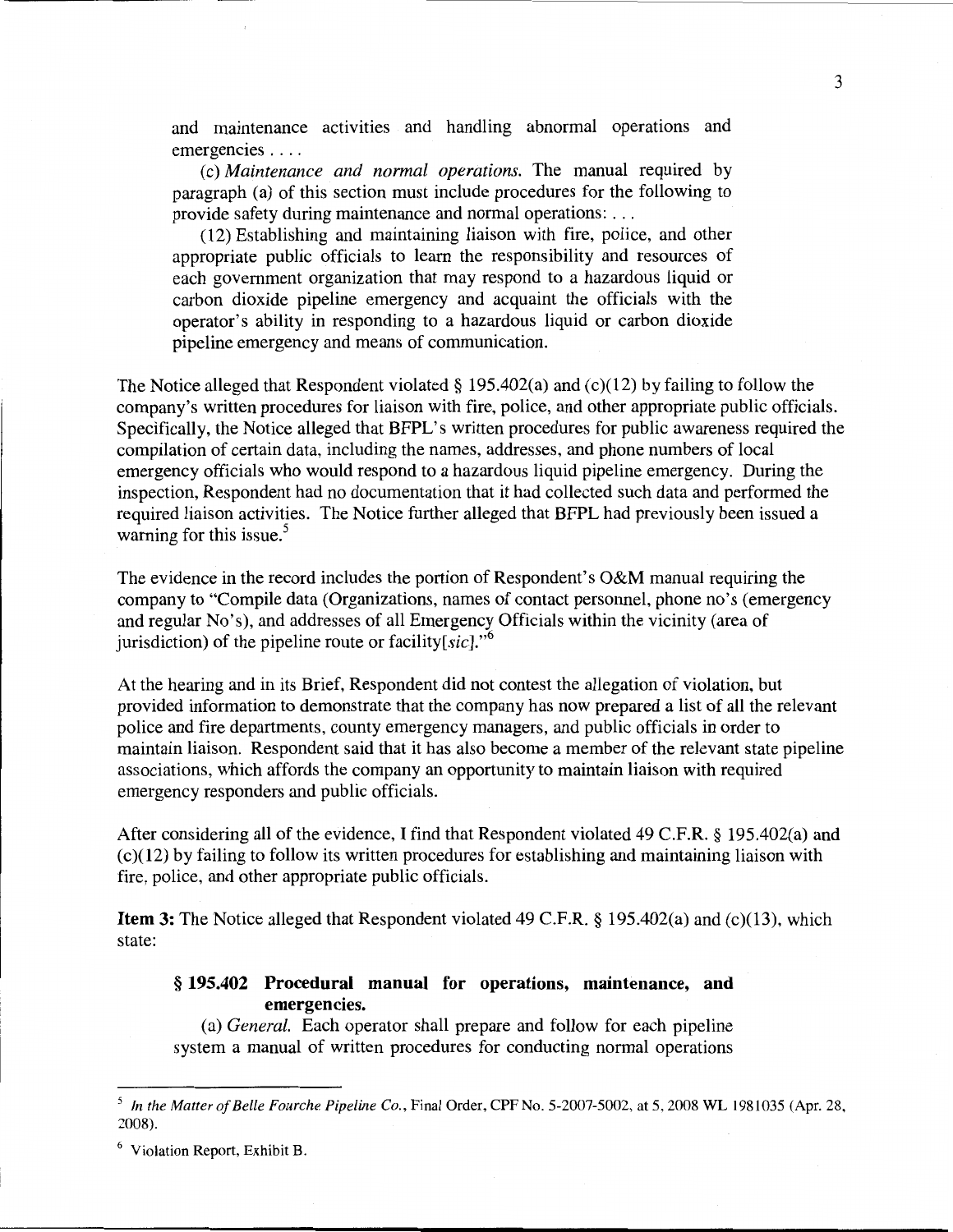and maintenance activities and handling abnormal operations and emergencies ....

(c) *Maintenance and normal operations.* The manual required by paragraph (a) of this section must include procedures for the following to provide safety during maintenance and normal operations: ...

(13) Periodically reviewing the work done by operator personnel to determine the effectiveness of the procedures used in normal operation and maintenance and taking corrective action where deficiencies are found.

The Notice alleged that Respondent violated § 195.402(a) and (c)(13) by failing to follow the company's written procedures for reviewing the work done by personnel to determine the effectiveness of O&M procedures and to take corrective action to address deficiencies. Specifically, the Notice alleged that Section 3.8 of BFPL's O&M manual required the company to periodically review the work done by personnel, but at the time of the inspection, Respondent had no records that such reviews had ever been conducted.

The evidence in the record includes Section 3.8 of BFPL's O&M procedures, which provides that Respondent will "review the performance of personnel and the contents of this manual at intervals not to exceed 15 months, but at least once each calendar year, to ensure the effectiveness of this manual."<sup>7</sup> The Violation Report also notes that BFPL's compliance coordinator stated that he did not think there had ever been a formal review of personnel work to determine the effectiveness of the O&M procedures.<sup>8</sup>

In its Response, Respondent stated that it believed field employees had conducted the required reviews, although the company had not yet located any specific record of such reviews. At the hearing, Respondent presented a witness who testified that he had performed periodic review of work done by personnel as part of the company's operator qualification (OQ) program. During that process, the witness explained, employees were trained to perform certain tasks, and once qualified, would then be observed performing the task. If any issues arose during their performance of such tasks, including deficiencies in the procedures themselves, the company would take corrective action to change the procedures accordingly.

BFPL also introduced into evidence an affidavit by the same witness, who attested as follows:

I have periodically reviewed the work performed by Belle Fourche Pipeline Company employees to determine the effectiveness of the procedures found in the O&M Manual. In compliance with 49 C.P.R. § 195.402(c)(13), I interact with the employees and advise them on their performance on a day to day basis, and assure that corrective action is taken when necessary.

<sup>7</sup> Violation Report, Exhibit C.

<sup>&</sup>lt;sup>8</sup> Violation Report at 6.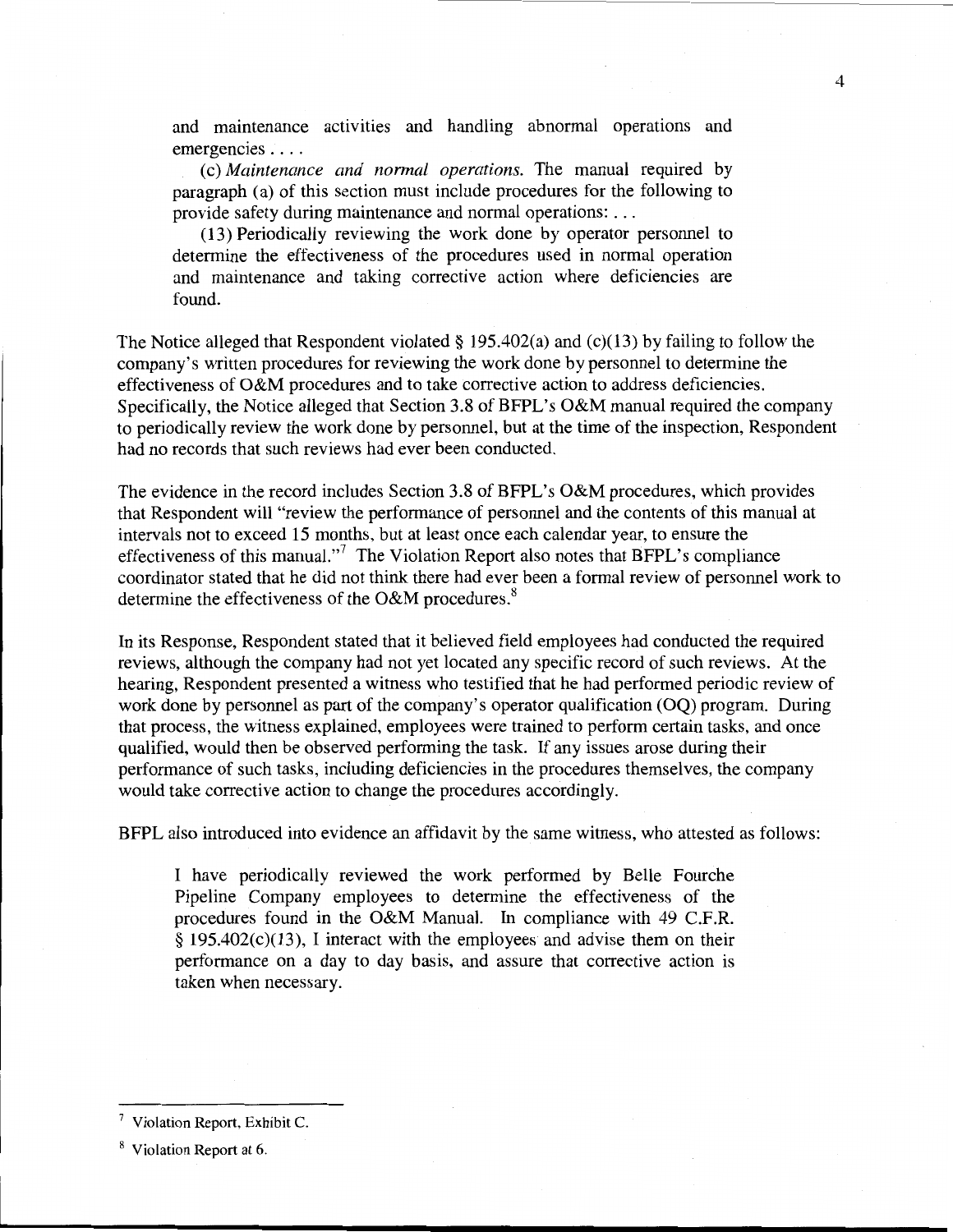During the hearing, the Director recommended withdrawing Item 3 based on the company's assertions and submissions at the hearing. For this reason, Respondent provided no additional information regarding Item 3 in its post-hearing Brief.<sup>9</sup>

After considering the evidence and the explanation provided by BFPL that the company followed its procedures, the Director has recommended this allegation of violation be withdrawn. Accordingly, I am withdrawing this allegation of violation.

**Item 4:** The Notice alleged that Respondent violated 49 C.F.R. § 195.404(b)(l), which states:

#### § **195.404 Maps and records.**

 $(a)$ ....

(b) Each operator shall maintain for at least 3 years daily operating records that indicate—

(1) The discharge pressure at each pump station;  $\dots$ 

The Notice alleged that Respondent violated  $\S$  195.404(b)(1) by failing to maintain daily discharge pressure records at the Guernsey Pump Station for at least 3 years. The Notice further alleged the company did not have a pressure recording device at that pump station. Included in the record as evidence of the violation is a photograph of the Fort Laramie pipeline and pump at Guernsey Station, showing an absence of either a pressure recording chart or related instrumentation for recording the discharge pressure of the pump.  $10^{10}$  The Violation Report also noted that Respondent's Guernsey Station manager told the inspector that the company did not have any pressure records for its Fort Laramie pipeline.<sup>11</sup>

At the hearing and in its Brief, Respondent contended that the regulation does not require the company to install or use a pressure recording device at its pump station. Rather, BFPL argued that the regulation only requires operators to maintain daily records of discharge pressure if the company collects such information.<sup>12</sup> BFPL explained that since it does not collect daily pressure information for the Guernsey station, the company did not violate § 195.404(b)(1) by not maintaining daily discharge pressure records. Respondent also explained that the pump at Guernsey station is insufficient to exceed maximum operating pressure (MOP) during normal or abnormal operations, and that the operator had previously determined that the discharge pressure could only reach 182 pounds per square in gauge (psig), less than 20% SMYS, based on the pump curves.<sup>13</sup> The company had concluded that it did not need a pressure recording device because there was no risk of overpressure.

Section 195.404(b)(1) requires that operators maintain "daily operating records that indicate ... [t]he discharge pressure *at each pump station*."<sup>14</sup> The regulation does not contain any

 $14$  (emphasis added).

 $9$  Brief at 4.

 $10$  Violation Report, Exhibit D.

 $11$  Violation Report at 7.

 $12$  Brief at 5.

 $13$  A pump curve is a graphical description of a centrifugal pump's performance, that is the pump head (or pressure) versus the t1ow rate, expressed in feet of head (or feet of water) units. One foot of "head" equates to approximately 0.433 psig of "pressure." BFPL submitted for the record the pump curve. Respondent Hearing Exhibit 15.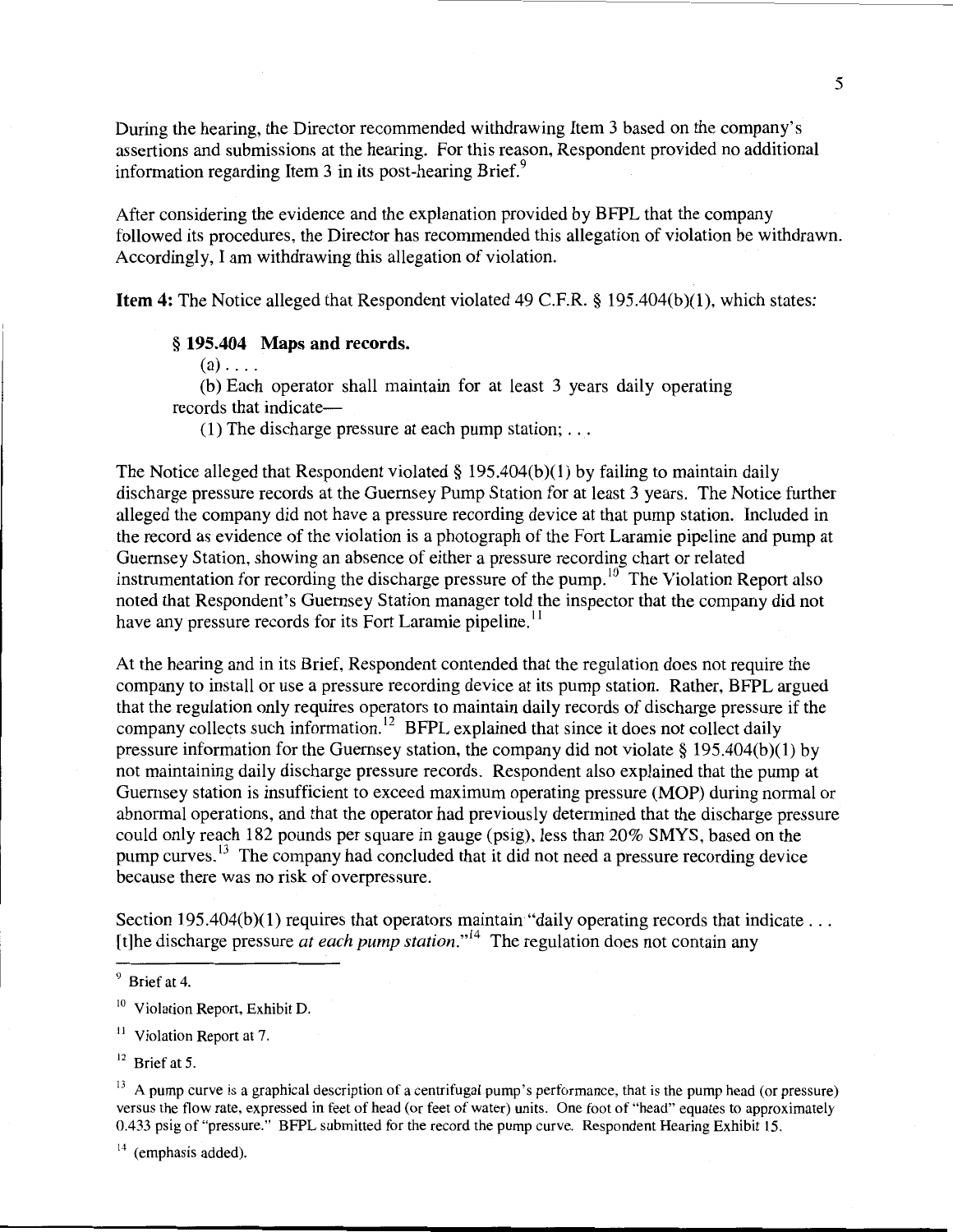exemptions for pumps that will not exceed MOP, or for pumps that do not have recording devices installed. Respondent has therefore suggested an interpretation of§ 195.404(b)(1) that is not supported by the language of the rule. Under the regulation, BFPL must have the means to record the discharge pressure at each pump station and must maintain daily records of that information, regardless of the particular characteristics of the pump station. The evidence demonstrates that BFPL did not maintain daily discharge pressure records at the Guernsey Pump Station for at least 3 years.

Accordingly, after considering all of the evidence, I find that Respondent violated 49 C.F.R. § 195.404(b)(1) by failing to maintain daily discharge pressure records at the Guernsey Pump Station for at least 3 years.

**Item 5:** The Notice alleged that Respondent violated 49 C.F.R. § 195.404(c)(3), which states:

#### § **195.404 Maps and records.**

 $(a) \ldots$ 

(c) Each operator shall maintain the following records for the periods specified ...

(3) A record of each inspection and test required by this subpart shall be maintained for at least 2 years or until the next inspection or test is performed, whichever is longer.

The Notice alleged that Respondent violated  $\S$  195.404(c)(3) by failing to maintain records of a breakout tank inspection until the next inspection. Specifically, the Notice alleged that BFPL's tank data sheets indicated that it performed an API Standard 653 out-of-service internal inspection of the Sussex breakout tank in 2001, and had not yet performed the next internal inspection. The Notice further alleged that the company did not have any records from the 2001 internal inspection required to be maintained pursuant to  $\S 195.404(c)(3)$ . The evidence in the record of the violation includes BFPL's tank data sheet showing that an internal inspection of the Sussex Breakout Tank was conducted in June 2001.

In its Response, BFPL explained that while it did perform some work on the breakout tank in 2001, it did not perform an API Standard 653 internal inspection and therefore did not maintain a record of the work. At the hearing, Respondent presented testimony from its Area Supervisor responsible for operations of the tank in 2001 who testified that the company did not perform an API Standard 653 internal inspection in 2001. The witness stated that the record cited in the Notice, which was the basis for the allegation, was actually an error, created years after 2001 as an intended summary of historical inspections. The company further explained that the tank had just been installed in 1997, and therefore it would not have been reasonable for the company to perform such an in-depth internal inspection after only 4-5 years when the interval for such inspections can be up to 20 years under the API Standard.

After considering all of the evidence in the record, I find the evidence demonstrates that it was more likely that BFPL did not perform an API Standard 653 internal inspection in 2001 and that the company's record provided to PHMSA during the inspection was in error. Of particular relevance is that the tank in question was constructed in 1997 and would not have been due for an API Standard 653 internal inspection in 2001. Given the BFPL employee's sworn testimony that no such inspection occurred in 2001, and that the entry was in error, I find the evidence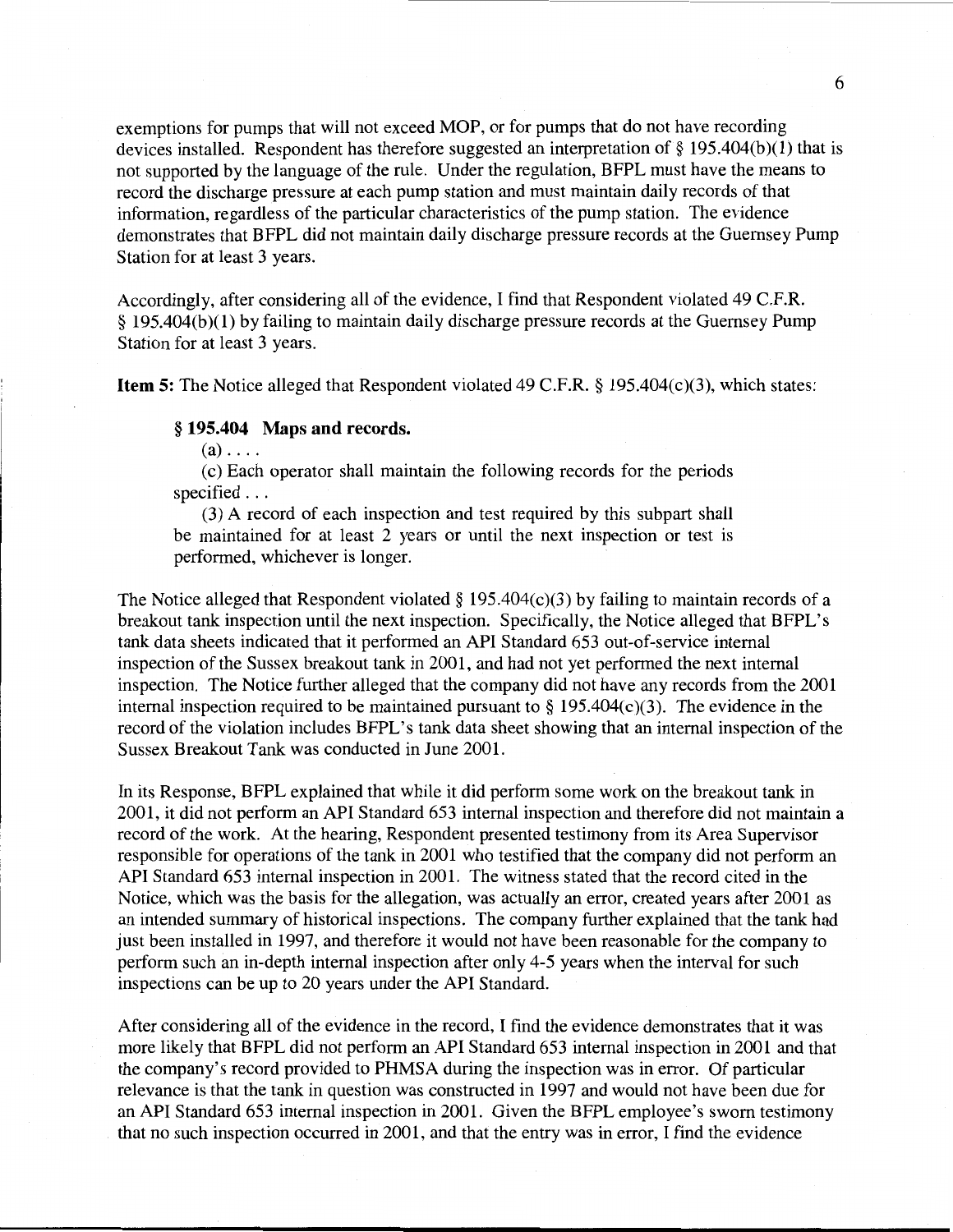supports withdrawing this allegation of violation. Accordingly, I am withdrawing this allegation of violation.

**Item 6:** The Notice alleged that Respondent violated 49 C.F.R. § 195.406(b), which states:

## § **195.406 Maximum operating pressure.**

 $(a) \ldots$ .

(b) No operator may permit the pressure in a pipeline during surges or other variations from normal operations to exceed 110 percent of the operating pressure limit established under paragraph (a) of this section. Each operator must provide adequate controls and protective equipment to control the pressure within this limit.

The Notice alleged that Respondent violated§ 195.406(b) by failing to have protective equipment at the Guernsey Pump Station to control pressure from exceeding 110 percent of the MOP during surges either at the station or on the pipeline downstream from the station. Included in the record as evidence of the violation are photographs that show the absence of an overpressure safety device at the Guernsey Station and on the pipeline downstream from the pump. In addition, during the PHMSA inspection, Respondent's station operator stated that overpressure control devices are not needed on the Fort Laramie line because the pump curves prove that pressure cannot exceed MOP.<sup>15</sup>

At the hearing and in its Brief, Respondent argued that the company's pump curve demonstrates that the Guernsey Pump Station cannot produce pressure exceeding 182 psig on the Ft. Laramie line, which is less than 20% of the MOP of the pipeline. A witness also testified at the hearing that the geography and flat terrain would not contribute to surges in the line. Since the pipeline cannot exceed MOP, even during surges, BFPL argued that it is not required to provide any additional "controls and protective equipment" to control the pressure within 110% of MOP under the regulation. BFPL acknowledged that it could not submit for the record any documented analysis supporting its determination that pressure could not exceed MOP other than the pump curve.

At the hearing, the Director acknowledged that it may be conceivable for an operator to demonstrate through a documented analysis that no additional protective pressure controls are necessary for a pipeline based on certain characteristics of the line, such as MOP, the physical limitations of the pump, and geography. In such a situation, however, the Director explained that PHMSA would normally expect a rigorous surge pressure analysis and documentation to demonstrate that no additional protective pressure controls are necessary. Both parties agreed that pipelines can at times experience surges in pressure beyond the levels created by the pump alone.

As explained above, a pump curve is a graphical description of a centrifugal pump's performance, that is, pump head (or pressure) versus flow rate. The pump curve submitted by Respondent demonstrates the maximum head pressure that can be produced by the Guernsey Station pump. At a zero discharge flow rate, the pump would produce a head pressure of approximately 450 feet of water (approximately 195 psig). In addition, there is an elevation drop

<sup>&</sup>lt;sup>15</sup> Violation Report at 9.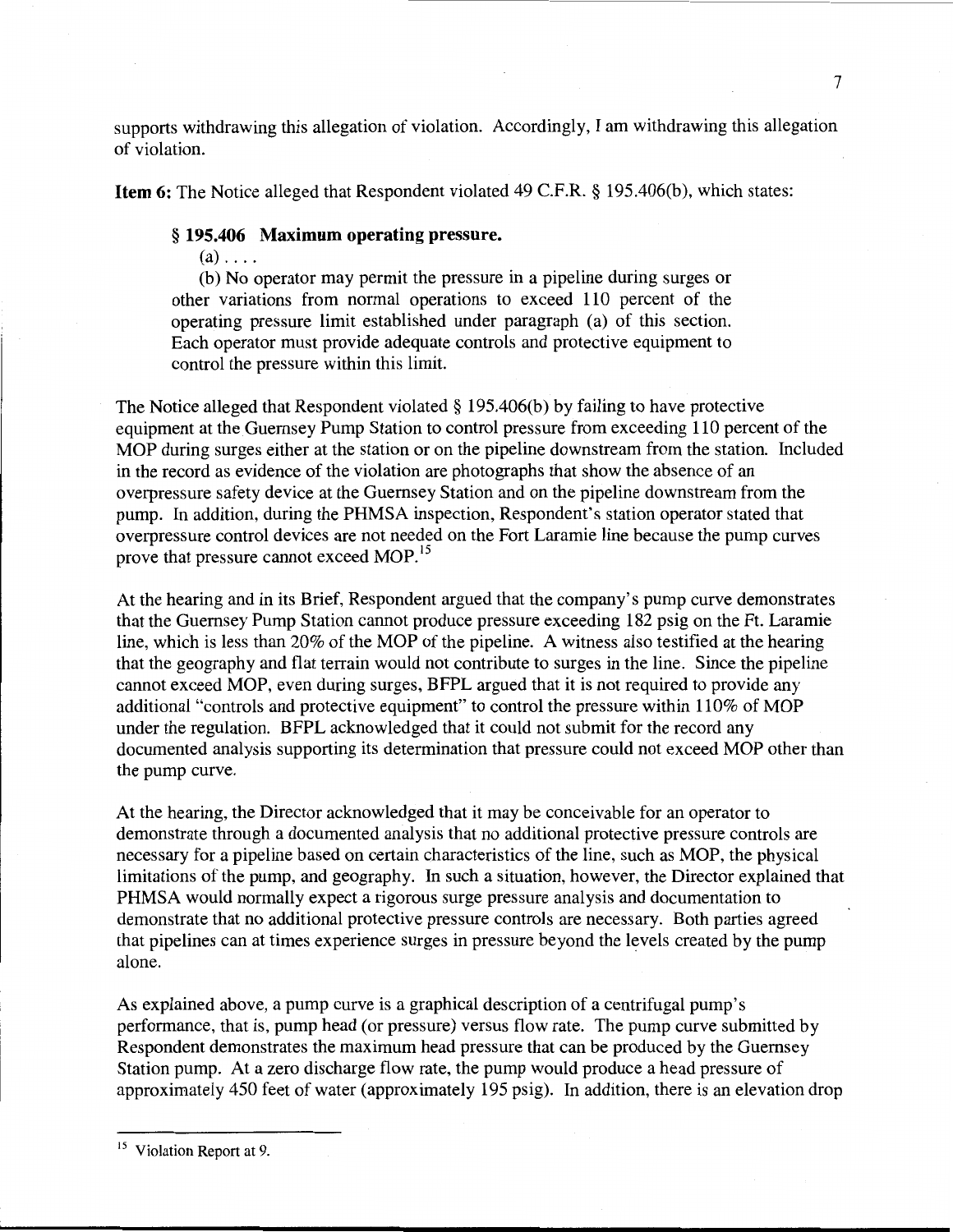of approximately 225 feet from Guernsey Station to the Ft. Laramie pipeline terminus. Considering the elevation change, the pump could conceivably produce a pressure at the pipeline terminus of approximately 675 feet of water (450 + 225), or approximately 292 psig (195 + 97), which is far less than the 1468 psig design pressure of the pipeline.

In addition to the static condition (zero flow or "dead head"), an operator usually would also be expected to perform an actual surge analysis to demonstrate maximum pressure that could be reached in a transient condition, such as during a sudden valve closure or pump shutdown. During a surge, the pressure in the line could conceivably be higher for a short period of time than the zero flow condition described above. This is due to the pressure wave that travels inside the pipeline during a rapid transient. In the present case, I find it that even at transient conditions, pressure in the pipeline could not reach the design pressure of the pipeline. Therefore, there is no need for additional controls or protective equipment under the current operating configuration (i.e., only the current pump provides pressure to the segment).

After considering the evidence and the explanation provided by BFPL, the Director has recommended this allegation of violation be withdrawn. Accordingly, I am withdrawing this allegation of violation.

**Item 8:** The Notice alleged that Respondent violated 49 C.F.R. § 195.420(b), which states:

#### § **195.420 Valve maintenance.**

 $(a)$ ....

(b) Each operator shall, at intervals not exceeding  $7\frac{1}{2}$  months, but at least twice each calendar year, inspect each mainline valve to determine that it is functioning properly.

The Notice alleged that Respondent violated § 195.420(b) by failing to inspect mainline valves at least twice during the 2006 calendar year and at intervals not exceeding  $7\frac{1}{2}$  months between 2006 and 2007. Included in the record as evidence of the violation are 17 pages of valve inspection records from 2005 through 2008, which the Notice alleged demonstrate that BFPL missed either or both of the maximum inspection intervals on 47 occasions during the period in question.

At the hearing and in its Brief, Respondent acknowledged some of the violations occurred as alleged in the Notice.<sup>16</sup> Specifically, BFPL acknowledged 16 instances of valves not being inspected during the 2006 calendar year,  $17$  and 10 instances of valves not being inspected at  $7\frac{1}{2}$ . month intervals.<sup>18</sup> Respondent contested the remaining 21 instances of missed valve inspections, arguing that: 15 had been inspected at the proper intervals during quarterly pigging activities; 2 had been inspected at the proper intervals, but PHMSA miscalculated the 7<sup>1</sup>/<sub>2</sub>-month interval; 2 were valves not subject to the pipeline safety regulations; and 2 were duplicate entries on the list.

<sup>16</sup>*See* Respondent Hearing Exhibit 17.

<sup>&</sup>lt;sup>17</sup> Those 16 instances involve the following valves: 010-001; 010-002; 010-003; 010-0056; 010-010; 010-011; 010-101; 015-001; 015-002; 015-004; 015-005; 101-006; 101-008; 101-009; 6-inch Tie In; and Poison Draw 8-inch.

<sup>&</sup>lt;sup>18</sup> Those 10 instances involve the following valves: 010-005; 010-006; 010-008; 010-009; 010-010; 015-001; 015-002; 069-0005; 6-inch Tie In; and Poison Draw 8-inch.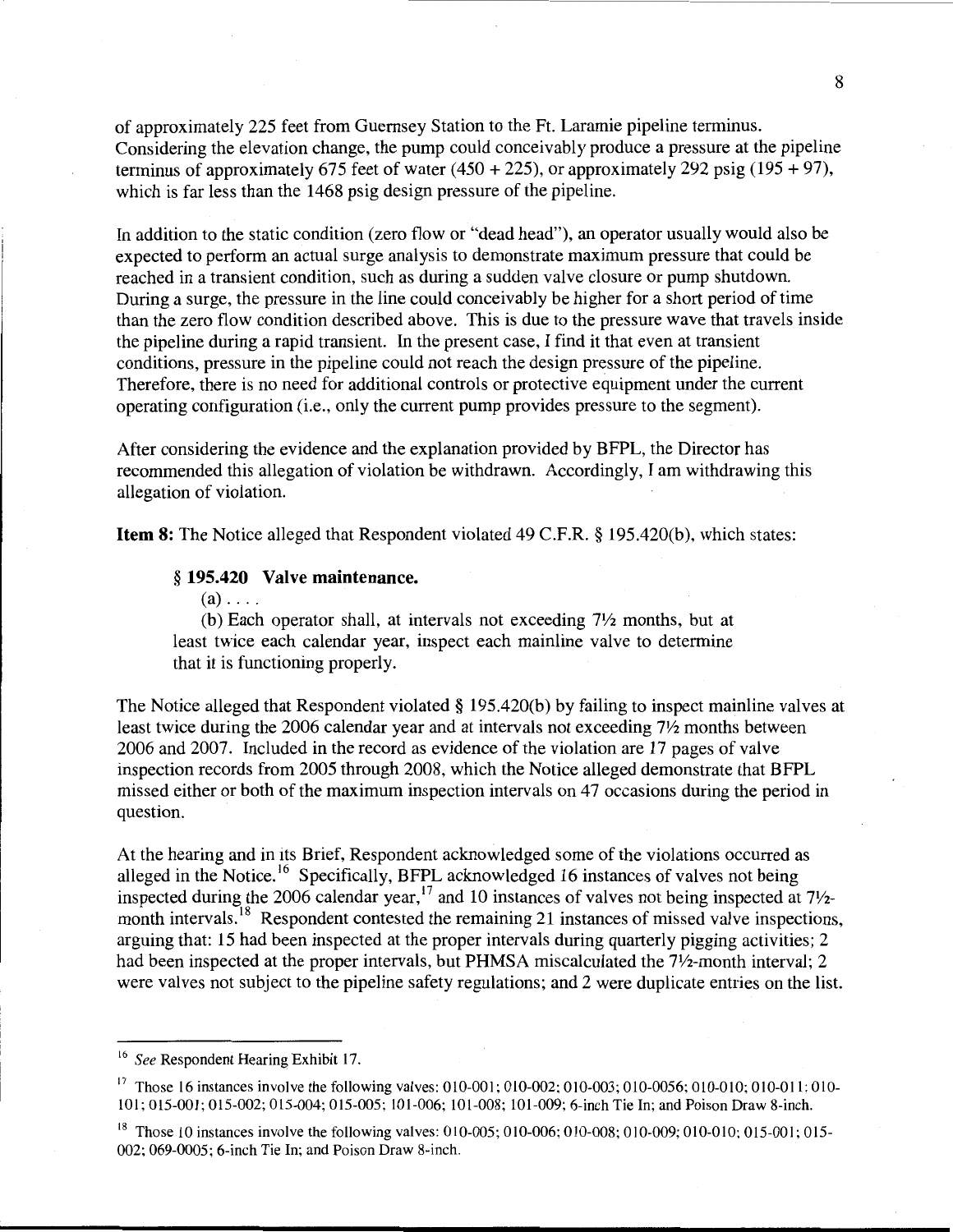One of BFPL's arguments, that PHMSA miscalculated the 7<sup>1</sup>/<sub>2</sub>-month interval, is based on the assertion that the agency simply added 225 days to the prior valve inspection date. BFPL contended that because the regulation establishes the maximum interval as "71/2 months," not 225 days, it was permissible for the company to perform inspections up to the 15th day of the 8th month following the most-recent inspection. The company contended that two instances of the alleged violations were inspections that actually occurred within this interval.<sup>19</sup> BFPL also introduced evidence to support its assertions with regard to the other contested instances, including charts and pigging logs.

After reviewing the evidence in the record, I find Respondent has demonstrated the validity of its claims. Namely, Respondent has demonstrated that of the 21 instances of alleged violations that Respondent contested: 17 had been inspected at the proper intervals; 2 were valves on unregulated gathering lines not subject to this pipeline safety requirement; and 2 were duplicate entries on the list. Accordingly, these allegations of violation are hereby withdrawn. Furthermore, I find the regulation does not preclude Respondent's method of calculating the 7<sup>1</sup>/<sub>2</sub>month maximum inspection interval. For this reason, Respondent has demonstrated that its noncompliance with respect to 10 of the other instances of violations lasted, on average, for only 12 days.

Accordingly, after considering all of the evidence, I find that Respondent violated 49 C.F.R. § 195.420(b) by failing to inspect mainline valves at the mandated intervals on 26 occasions.

Item 9: The Notice alleged that Respondent violated 49 C.F.R. § 195.428(a), which states:

## § 195.428 Overpressure safety devices and overfill protection systems.

(a) Except as provided in paragraph (b) of this section, each operator shall, at intervals not exceeding 15 months, but at least once each calendar year ... inspect and test each pressure limiting device, relief valve, pressure regulator, or other item of pressure control equipment to determine that it is functioning properly, is in good mechanical condition, and is adequate from the standpoint of capacity and reliability of operation for the service in which it is used.

The Notice alleged that Respondent violated § 195.428(a) by failing to inspect and test pressure limiting devices at five different locations within intervals not exceeding 15 months, but at least once each calendar year. Specifically, the Notice alleged that: (1) BFPL failed to inspect and test station pressure controls at the Donkey Creek and Hwy 450 stations during the 2007 calendar year; (2) that inspection intervals of those same controls exceeded 15-month intervals by 68 days and 98 days, respectively; (3) that BFPL exceeded the 15-month interval for inspecting and testing pressure controls at the Seiler station by 120 days in 2007; and (4) that BFPL exceeded the 15-month interval for inspecting and testing pressure controls at the Sussex pump station and Guernsey terminal in 2008 by 145 days and 105 days, respectively.

The Violation Report includes nine pages of Safety Device Inspection Forms from 2006 through 2008 demonstrating that Respondent had performed inspections and tests of the pressure limiting

 $19$  Also as a result of this calculation, Respondent maintained that certain other inspections were missed by an average of only 12 days, not 16 days as implied in the Notice.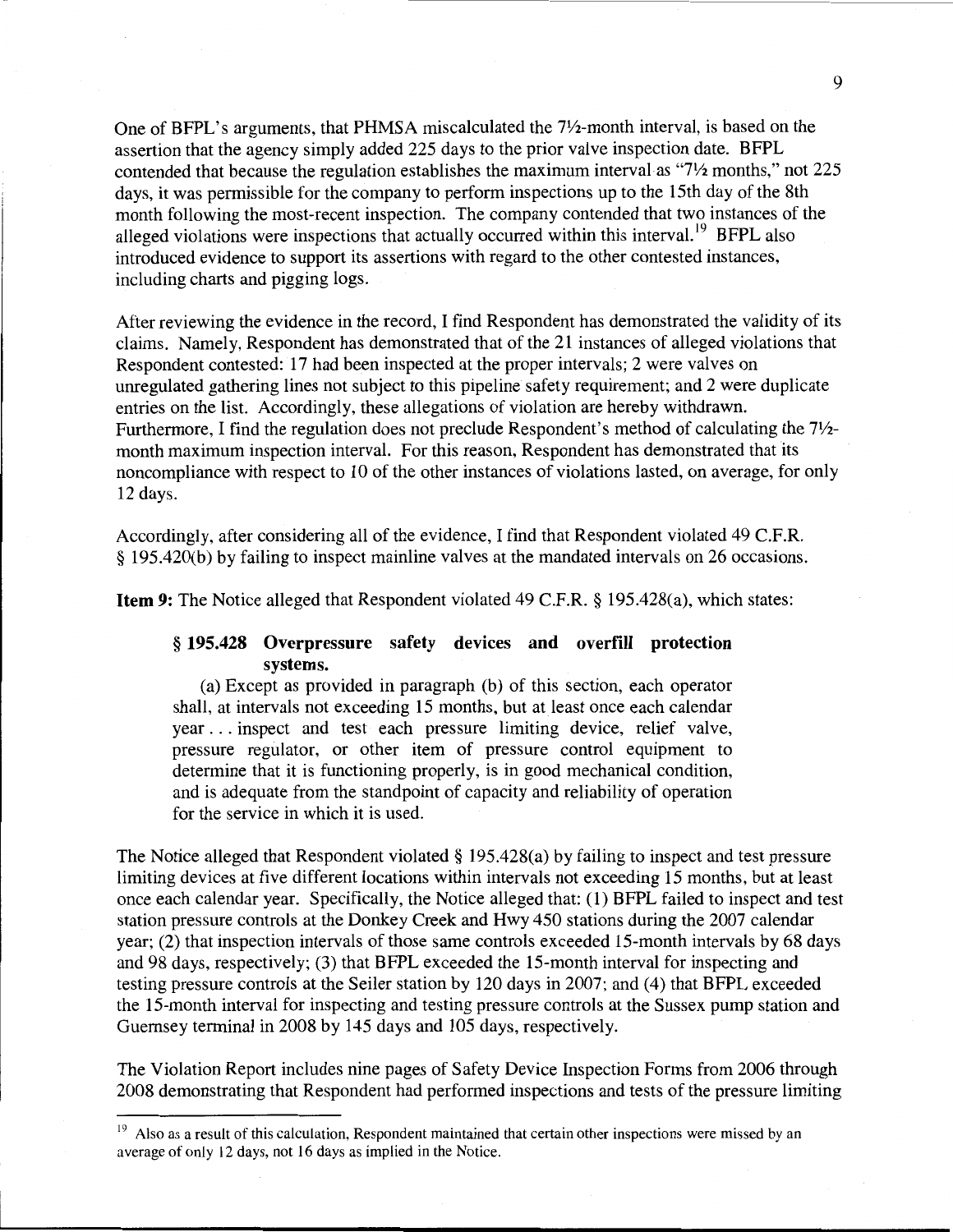devices at intervals that exceeded the maximum 15-month interval or that were not at least once per calendar year. $^{20}$ 

With regard to the alleged violation pertaining to the Donkey Creek facility, Respondent contested the allegations on the grounds that new devices had been installed at the station in 2007. At the hearing and in its Brief, the company explained that in October 2007, it replaced Pumps 1, 2, and 3 and added a new Pump 4 at the station, effectively restarting the inspection intervals for those pressure controls.

The Director contended at the hearing that Respondent never demonstrated the new pumps were actually inspected and tested (e.g., calibrated) when they were installed in 2007. In its Brief, however, Respondent submitted additional documentation to validate that the new pumps had been inspected and tested as part of the installation process.

After reviewing the evidence in the record, I find that Respondent has demonstrated the validity of its claim that the Donkey Creek station was reconfigured in 2007 by replacing and adding pumps. The pressure limiting devices installed as part of that reconfiguration were tested and inspected as part of the installation process in October 2007, roughly 13 months after the previous test of pressure limiting devices at Donkey Creek. For this reason, I find the evidence supports withdrawing the alleged violation pertaining to the Donkey Creek facility.

With regard to the remaining allegations, Respondent initially argued in its Response that the Notice failed to identify the precise equipment at issue, the equipment is not subject to § 195.428(a), and the regulation is impermissibly vague. At the hearing, however, Respondent acknowledged that it understood the precise equipment at issue in the allegations and that the devices are indeed pressure limiting devices subject to the inspection and testing requirements in § 195.428(a). The company also stated that it could not provide records to rebut the alleged violation. In its Brief, BFPL acknowledged that it did not fully comply with this requirement.<sup>21</sup>

Accordingly, after considering all of the evidence, I find that Respondent violated 49 C.P.R. § 195.428(a) by failing to inspect and test pressure limiting devices at the Hwy 450 and Seiler stations in 2007, and at the Sussex pump station and Guernsey terminal in 2008. The allegations with regard to the Donkey Creek station are withdrawn.

Item 10: The Notice alleged that Respondent violated 49 C.P.R.§ 195.428(d), which states:

## § 195.428 Overpressure safety devices and overfill protection systems.

(a) Except as provided in paragraph (b) of this section, each operator shall, at intervals not exceeding 15 months, but at least once each calendar year ... inspect and test each pressure limiting device, relief valve, pressure regulator, or other item of pressure control equipment to determine that it is functioning properly, is in good mechanical condition, and is adequate from the standpoint of capacity and reliability of operation for the service in which it is used ....

<sup>&</sup>lt;sup>20</sup> Violation Report, Exhibit H.

 $21$  Brief at 16.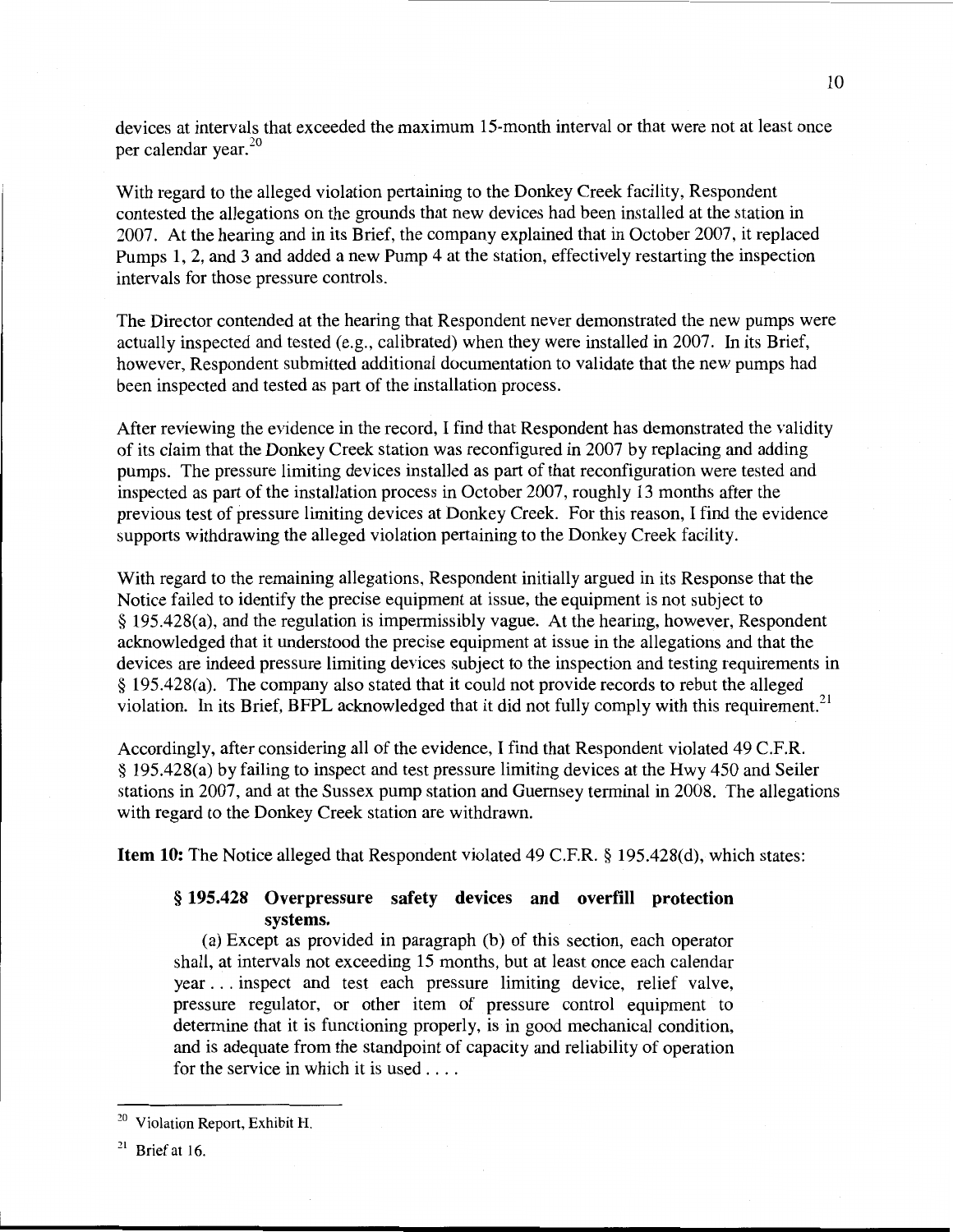(d) After October 2, 2000, the requirements of paragraphs (a) and (b) of this section for inspection and testing of pressure control equipment apply to the inspection and testing of overfill protection systems.

The Notice alleged that Respondent violated 49 C.P.R. § 195.428(d) by failing to inspect and test certain overfill protection systems (i.e., high level alarms) at intervals not exceeding 15 months, but at least once each calendar year. Specifically, the Notice alleged that BFPL had never inspected and tested the high level alarms at three breakout tanks associated with the Sussex Diesel Line: the Sussex Pump Station Breakout Tank; Davis Station Breakout Tank (Tank 74); and Hawk Point Terminal Breakout Tank.

Evidence in the record includes the PHMSA inspector's notes from the inspection, during which BFPL could not provide any records to demonstrate the high-level alarms had been inspected and tested since 2001. In addition, the PHMSA inspector interviewed BFPL personnel who stated that they did not think the high-level alarms had been inspected and tested at any frequency.<sup>22</sup>

Respondent initially argued in its Response that the Notice failed to identify the precise equipment at issue, the equipment is not subject to § 195.428(d), and the regulation is impermissibly vague. At the hearing, however, Respondent acknowledged that overfill protection (high level) alarm devices existed on the three tanks identified in the Notice, and that the company did not have records to demonstrate the devices had been tested at the required intervals under the regulation. The company explained, however, that it could provide records of "hand gauging" the tanks every month to verify the accuracy of the levels displayed by the SCADA system.

The Director explained at the hearing that hand gauging would not have tested the mechanicalelectrical high alarm switches on the tanks, but would only test the accuracy of the SCADA tank level indications. In its Brief, however, Respondent contended that hand gauging resulted in "substantial compliance" with§ 195.428(d), explaining again that the company verified that tank levels were consistent with SCADA read-outs. The company contended that it had also "visited" each breakout tank at least once daily.

The overfill protection (high level) alarm devices on the three tanks identified in the Notice send an alarm to personnel when product in the tank is approaching a level that is close to overfilling or when the tank has been overfilled. Respondent's hand gauging to verify the accuracy of SCADA tank level indicators never actually inspected and tested the overfill alarm devices to determine they were functioning properly and were adequate for the service in which they were to be used. Therefore the hand gauging practice did not achieve compliance with§ 195.428(d). There is also no evidence that daily "visits" to the tanks achieved compliance.

Accordingly, after considering all of the evidence, I find that Respondent violated 49 C.P.R. § 195.428(d) by failing to inspect and test the overfill protection systems at three breakout tanks.

Item 11: The Notice alleged that Respondent violated 49 C.F.R. § 195.432(b), which states:

## § **195.432 Inspection of in-service breakout tanks.**

<sup>&</sup>lt;sup>22</sup> Violation Report at 16.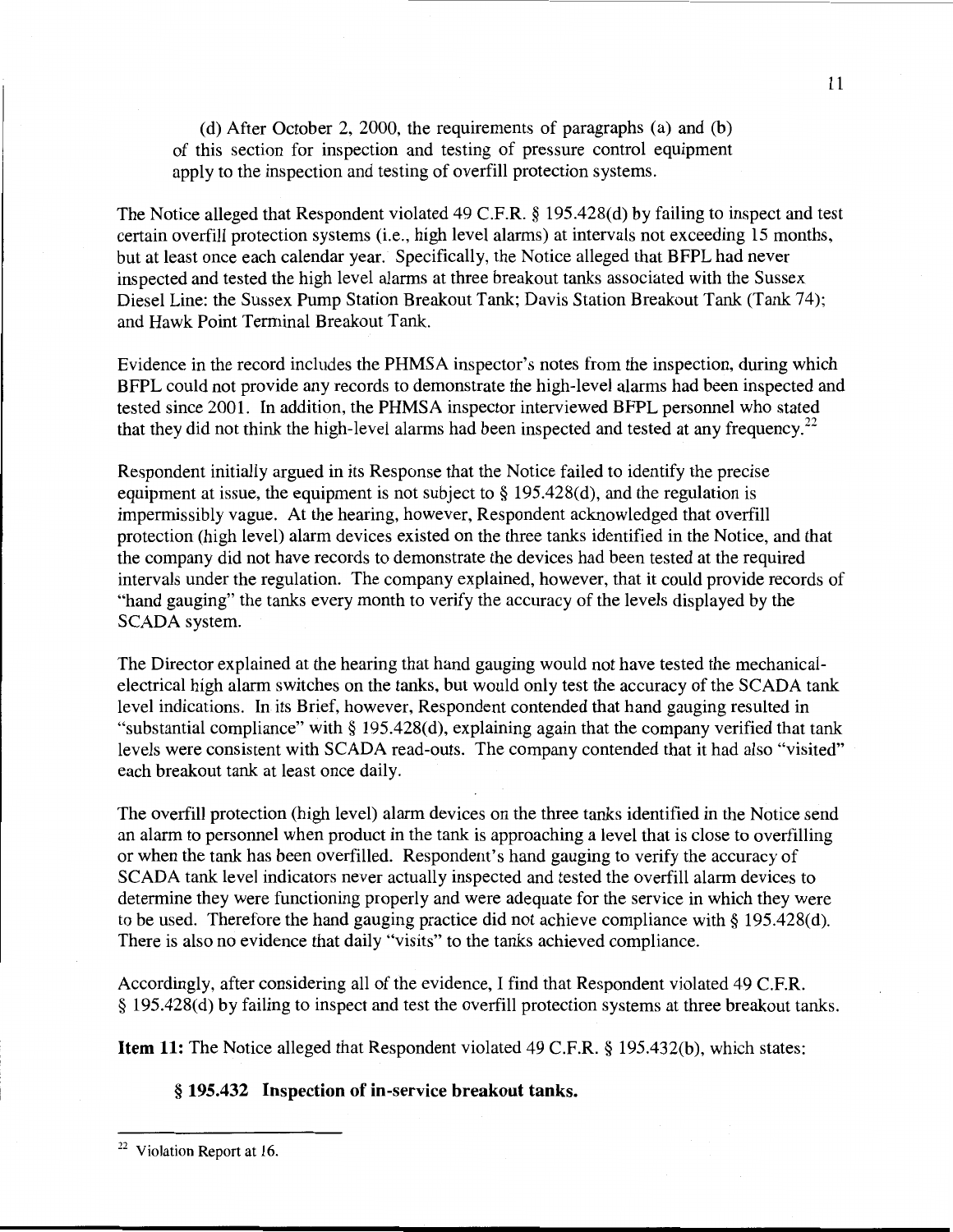$(a)$ ....

(b) Each operator shall inspect the physical integrity of in-service atmospheric and low-pressure steel aboveground breakout tanks according to section 4 of API Standard  $653...^{23}$ 

The Notice alleged that Respondent failed to inspect the physical integrity of certain in-service breakout tanks according to Section 4 of API Standard 653. Section 4 provides for the evaluation of the suitability of existing tanks for continued service and for making decisions involving repairs. Section 4 references the tank inspection intervals contained in Section 6 of the API Standard.

Specifically, the Notice alleged that Respondent failed to perform an external inspection of the Sussex Breakout Tank within the 5-year interval prescribed in API Standard 653, Section 6.3.2. Evidence in the record of the violation includes tank data sheets that fail to document any external inspections of the tank between 2001 and 2006.<sup>24</sup>

This Item is related to Item 5, which alleged that Respondent failed to maintain a record of the internal inspection of the Sussex breakout tank in 2001. In Item 5, I found that Respondent never performed an internal inspection of the tank in 2001 based on a preponderance of the evidence. In its Brief, BFPL characterized the separate alleged violation of§ 195.432(b) in Item 11 as "premised on the mistaken assumption by PHMSA that an API 653 Internal Inspection occurred in 2001. Since no such inspection occurred, there was no obligation to conduct the cited external inspection."<sup>25</sup>

Respondent's contention, however, is not an accurate characterization of either the alleged violation in Item 11 or the requirement in§ 195.432(b). This allegation is that Respondent failed to perform an external inspection of the Sussex Breakout Tank at the interval set forth in API Standard 653, Section 6.3.2, which provides: "All tanks shall be given a visual external inspection by an authorized inspector. This inspection shall be called the external inspection and must be conducted at least every 5 years." The requirement to perform an external (in-service) inspection of "all tanks" every 5 years is independent of the separate requirement in API Standard 653 to perform internal (out of service) tank inspections. Regardless of whether or not Respondent completed an internal inspection in 2001, the regulation still mandated that it conduct an external inspection at the maximum interval of 5 years. Since the evidence in the record demonstrates that Respondent never conducted an external inspection in the 5-year period between 2001 and 2006, BFPL failed to comply with this requirement.

Accordingly, after considering all of the evidence, I find that Respondent violated 49 C.F.R. § 195.432(b) by failing to inspect the physical integrity of the breakout tank according to API Standard 653.

<sup>&</sup>lt;sup>23</sup> Section 195.432(b) was amended after the inspection. It presently reads: "Each operator must inspect the physical integrity of in-service atmospheric and low-pressure steel aboveground breakout tanks according to API Standard 653 .... " Pipeline Safety: Periodic Updates of Regulatory References to Technical Standards and Miscellaneous Edits, 75 Fed. Reg. 48,593, 48,607 (Aug. 11, 2010).

 $24$  Violation Report, Exhibit E.

<sup>&</sup>lt;sup>25</sup> Brief at 19.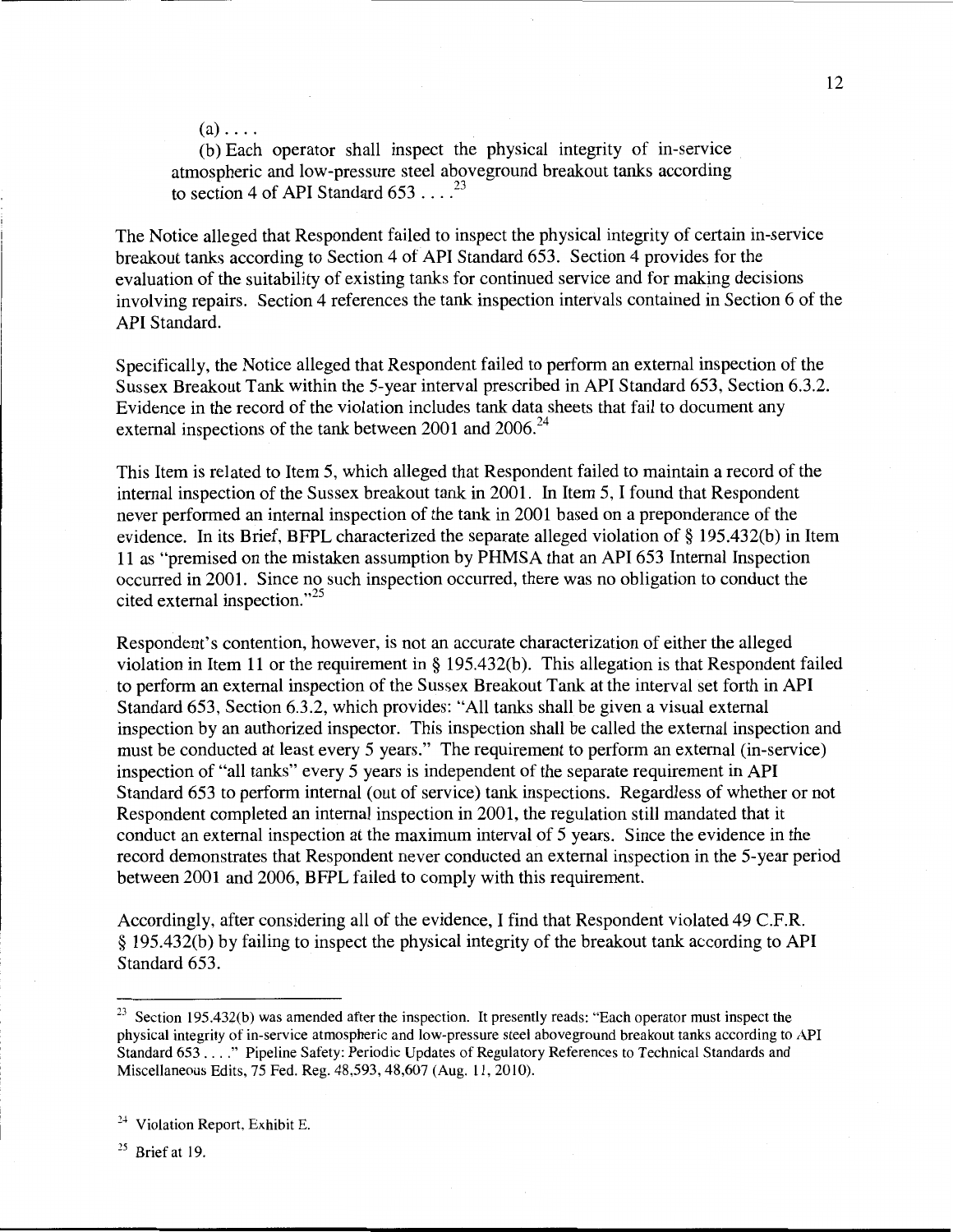## Item **12:** The Notice alleged that Respondent violated 49 C.F.R. § 195.436, which states:

#### § **195.436** Security of facilities.

Each operator shall provide protection for each pumping station and breakout tank area and other exposed facility (such as scraper traps) from vandalism and unauthorized entry.

The Notice alleged that Respondent violated§ 195.436 by failing to provide adequate protection from vandalism and unauthorized entry for each pump station and breakout tank. Specifically, the Notice alleged that BFPL had not installed any perimeter fencing around the Donkey Creek Pump Station. The Notice further alleged that BFPL had only installed 4.5-foot high woven steel grid wire fence with 2 strands of barbed wire around the Sussex Pump Station and Sussex Breakout Tank, which were not adequate to prevent vandalism and unauthorized entry to the facility.

The evidence in the record includes photographs that show the absence of fencing around Donkey Creek Pump Station and a representative portion of the type of fencing at the Sussex Pump Station and Breakout Tank.<sup>26</sup> The Violation Report further noted that Respondent's compliance coordinator stated during the inspection that security fencing was not necessary for either facility because of the remote location and presence of personnel at the Donkey Creek facility. $27$ 

At the hearing and in its Brief, Respondent contested the allegation of violation, stating there is adequate protection at Donkey Creek through 2417 staffing and because the location of the station is two miles away from the closest public road. As to the Sussex facility, BFPL argued that the facility has a security fence as documented in the Notice and is located five miles from the closest public road.

Respondent also asserted that § 195.436 does not specify a uniform standard, and that protection for each station may differ depending on the unique circumstances of the facility. BFPL cited to a previous agency interpretation that the company argued states that fencing is not required.<sup>28</sup> Respondent also claimed that during a previous PHMSA inspection, agency inspectors had accepted that the remoteness of the facilities contributed to the adequacy of the security.

At the hearing, the Director argued that the previous agency interpretation established that adequate security fencing or continuous surveillance is required under§ 195.436 to protect against vandalism and unauthorized entry. The Director also explained that at Donkey Creek, the on-site person has job duties other than surveillance, including operation of the pipeline.

Although not cited by either party during the hearing, PHMSA has previously issued final orders deciding this issue of contention.<sup>29</sup> As those cases demonstrate, PHMSA has routinely rejected

<sup>&</sup>lt;sup>26</sup> Violation Report, Exhibit I.

 $27$  Violation Report at 20.

<sup>&</sup>lt;sup>28</sup> Brief at 20 (citing OPS Hearing Exhibit 7: Interpretation of 49 C.F.R. § 195.436 (Aug. 13, 1980)).

<sup>&</sup>lt;sup>29</sup> See, e.g., In the Matter of Sunoco Pipeline, L.P., Final Order, CPF No. 4-2007-5040, 2010 WL 5761108 (Dec. 16, 2010); *In the Matter of Plains Pipeline, L.P.,* Final Order, CPF No. 4-2009-5005, 2010 WL 2228553 (Apr. 6, 2010);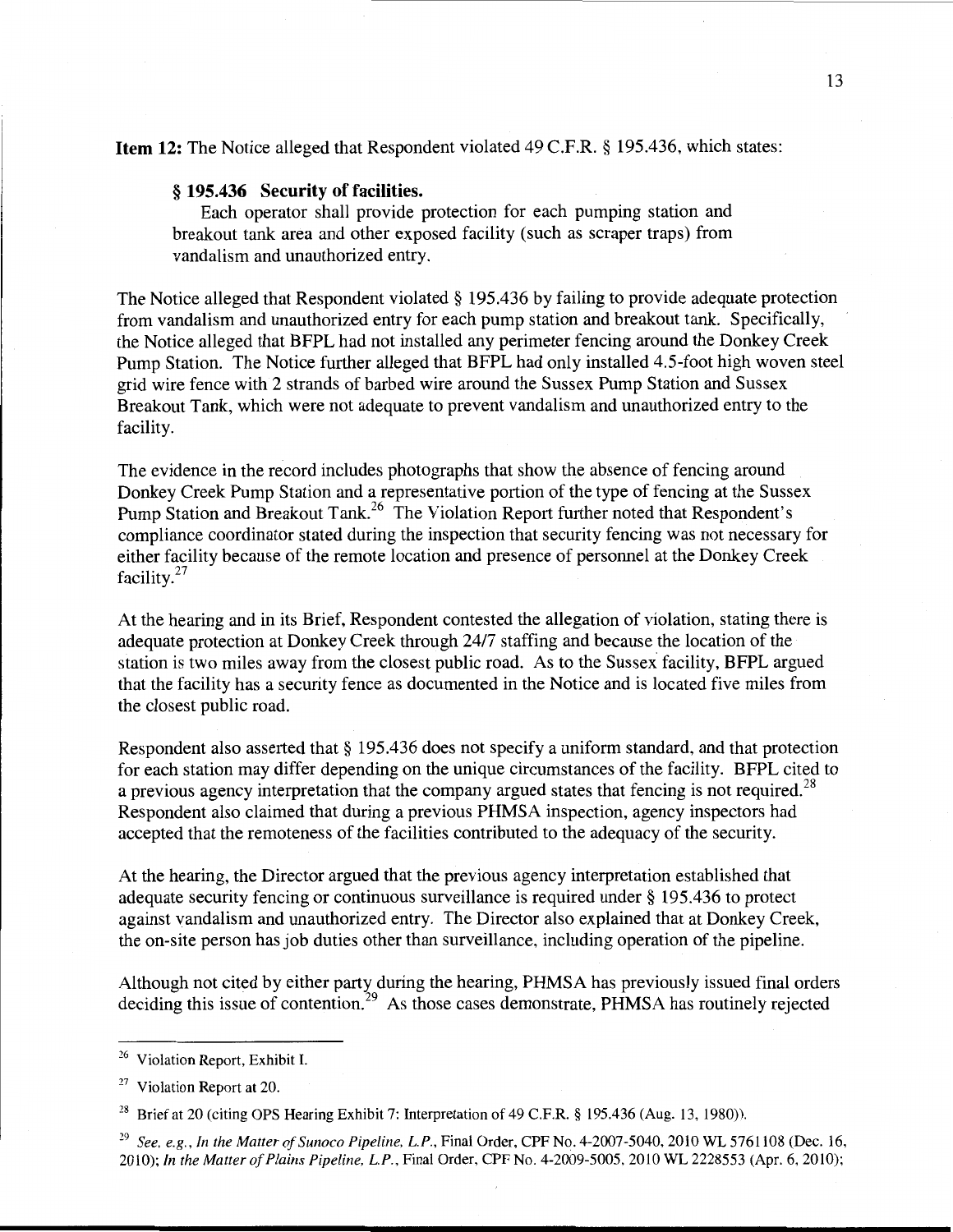the argument that § 195.436 permits a lower level of protection merely because a facility is located in a remote area. PHMSA has also rejected the argument that livestock fencing provides adequate protection from vandalism and unauthorized entry. The 1980 interpretation cited by both parties states that while "fencing is not necessarily required, one of the ways to comply with this regulation would be to construct a fence adequate to protect the facility from vandalism and unauthorized entry."<sup>30</sup> The interpretation explains further that either a simple four-strand, barbed wire livestock fence or an eight-foot chain link fence with no barbed wire are both inadequate to meet the requirements of the regulation. In addition, surveillance that consisted of only hourly inspections also did not meet the requirements.

The evidence in the record demonstrates that Respondent's Donkey Creek facility has no perimeter fencing and no other means of protecting the facility from vandalism and unauthorized entry. While there is staffing at the facility, the mere presence of an individual is not sufficient to provide continuous security when that person has primary duties other than security surveillance, including such duties as operating the pipeline facility.

With regard to the Sussex Pump Station and Breakout Tank, the evidence in the record demonstrates that it is surrounded by a fence 4.5 feet high, comprised of wire grid, concrete reinforced panels with two strands of barbed wired above the panels. Based on the examples of inadequate security fencing from the 1980 interpretation and prior cases, I similarly find this fence to be inadequate because it is only 4.5 feet high and has large grid openings that would be easy hand or foot holds with which to climb. The remoteness of either facility does not, by itself, constitute additional security precautions. In fact, remoteness could make such a facility more attractive to vandalism or unauthorized entry.

For the above reasons, I find that Respondent violated 49 C.F.R. § 195.436 by failing to provide adequate protection from vandalism and unauthorized entry for the Donkey Creek Pump Station and the Sussex Pump Station and Breakout Tank.

**Item 13:** The Notice alleged that Respondent violated 49 C.F.R. § 195.577(a), which states:

#### § **195.577 What must I do to alleviate interference currents?**

(a) For pipelines exposed to stray currents, you must have a program to identify, test for, and minimize the detrimental effects of such currents.

The Notice alleged that Respondent violated § 195.577(a) by failing to have and implement a program to identify, test for, and minimize the detrimental effects of stray currents. Specifically, the Notice alleged that BPFL's cathodic protection monitoring records for the 12-inch Donkey Creek Pipeline in the area of Guernsey and Ft. Laramie stations for the 2006 calendar year show several test stations with high "off' levels, commonly indicative of cathodic protection interference currents adversely affecting a pipeline. The Notice alleged that BFPL had not taken steps to perform an interference study to determine if there were interference currents or to mitigate any interference currents that existed.

and *In the Matter of Jayhawk Pipeline, L.L.C.,* Final Order, CPF No. 3-2002-5021, 2003 WL 25429861 (Dec. 11, 2003).

<sup>&</sup>lt;sup>30</sup> OPS Hearing Exhibit 7.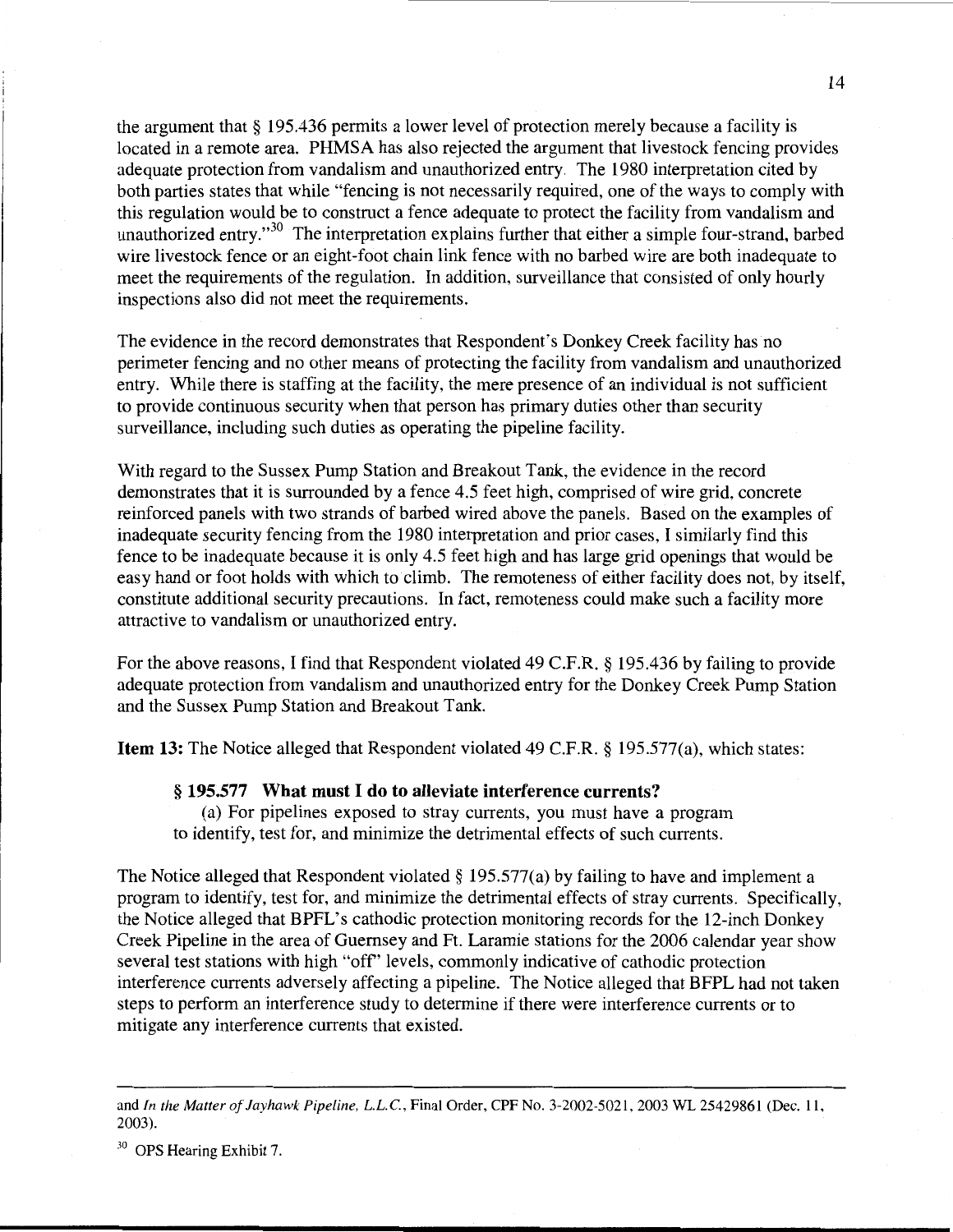The evidence in the record includes the cathodic protection survey records for the pipeline from January 2006 to December 2008.<sup>31</sup> In addition, during the inspection, BFPL's Wyoming Corrosion Supervisor stated that performing interference current investigations was problematic because BFPL could not get cooperation from other pipeline operators in the area.<sup>32</sup>

In response to the allegation, Respondent contended both that the pipeline was not exposed to stray currents, and that even if the pipeline had been exposed to stray currents, BFPL had a program in place to identify, test for, and minimize the detrimental effects of such currents. At the hearing, Respondent contended that the readings referenced in the Notice did not indicate there were any detrimental stray currents because BFPL knew the source of the currents was other parties' pipelines, and that the source was not deleterious to Respondent's pipeline. In its Brief, BFPL explained that the pipelines in the area "are tied together with either piping, electrical grounding between the different pipeline companies in the area, or by bonds." In addition, BFPL explained that the readings relied upon by PHMSA were not accurate because not all rectifiers had been interrupted, which gave "higher structure IR readings than if all the rectifiers tied to this line were interrupted." Respondent also submitted evidence that in July 2009, the company performed a close interval survey (CIS) for the pipeline, which confirmed that no "detrimental stray currents" were impacting BFPL pipeline facilities in that area.

The evidence in the record of the cathodic protection survey readings for Respondent's pipeline indicate there were certain areas with high "off' levels. Even if not all rectifiers had been interrupted, as Respondent contended, the indication by the readings was that there were interference currents in the area of Respondent's pipeline. At a minimum, Respondent was required to have a program to identify and test those indications of interference currents.

Respondent's defense to the allegation is based on its contention that it understood the source of these interference currents and believed they were not detrimental. Whether or not Respondent knew the source of interference currents in the area of its pipeline, or believed the source of those currents was not detrimental, § 195.577 still requires BFPL to have a program to identify and address those stray currents. The company's belief that interference currents were not detrimental does not excuse it from the requirement to have a program for identifying and testing to ensure they are indeed not detrimental.

The third-party who performed a CIS for Respondent in 2009 stated in a follow-up letter that, "Immediately prior to performing the CIS, potentials were measured at several representative test stations in the test area. Foreign CP Systems in the vicinity were then cycled to determine if they affected the subject pipeline. Current interrupters were then installed at Foreign CP Systems which were found to affect the pipeline segment along with all Company CP Systems."<sup>33</sup> This statement confirms there were stray currents in the area of Respondent's pipeline, that is, currents from foreign sources were affecting the cathodic protection system on the pipeline. Since all indications were that Respondent's pipeline was being exposed to stray currents, BFPL was required to have a program to identify, test for, and minimize the detrimental effects of such currents.

<sup>&</sup>lt;sup>31</sup> Violation Report, Exhibit J.

<sup>&</sup>lt;sup>32</sup> Violation Report at 21.

<sup>&</sup>lt;sup>33</sup> Respondent Hearing Exhibit 8.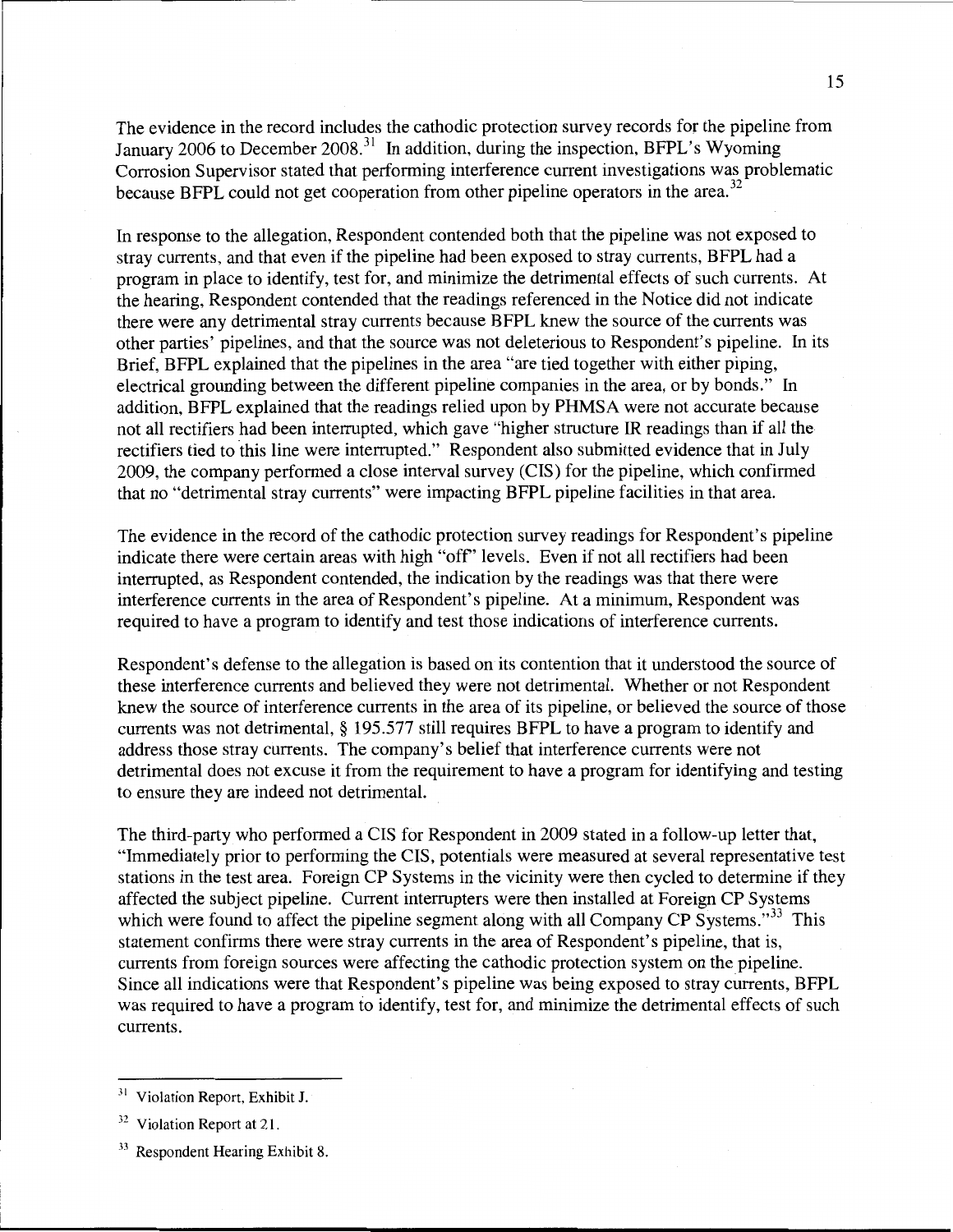Respondent further contended that it had a program in place to identify, test for, and minimize the detrimental effects of such currents. BPPL claimed the reports used by PHMSA in support of the allegation demonstrated this program was in place and implemented.

After reviewing this evidence, however, I fail to find how these cathodic protection survey readings could constitute "a program to identify, test for, and minimize the detrimental effects of such currents." The records are merely cathodic protection survey readings and contain no indication of stray current identifications, documentation of any testing of such currents for detrimental effects, or discussion of any efforts to minimize detrimental effects. Nor do I find any other evidence in the record that Respondent ever identified, tested for, or took actions to minimize the detrimental effects of any stray currents at that location until after PHMSA's inspection of the facility in August 2008.

Contrary to Respondent's contention, the fact that BPPL took measures to investigate the stray currents after PHMSA's inspection does not demonstrate that BFPL was in compliance at the time of PHMSA's inspection. Prior to the PHMSA inspection, BFPL had merely assumed there were no problems in the area of its pipeline despite indications of stray currents, and never prepared and followed written procedures for determining the accuracy of its assumption. It was not until PHMSA identified the issue during an inspection that BFPL contracted for a third-party to study the issue.

Accordingly, after considering all of the evidence, I find that Respondent violated 49 C.P.R. § 195.577(a) by failing to have and implement a program to identify, test for, and minimize the detrimental effects of stray currents.

**Item 14:** The Notice alleged that Respondent violated 49 C.P.R.§ 195.579(a), which states:

#### § **195.579 What must I do to mitigate internal corrosion?**

(a) *General.* If you transport any hazardous liquid or carbon dioxide that would corrode the pipeline, you must investigate the corrosive effect of the hazardous liquid or carbon dioxide on the pipeline and take adequate steps to mitigate internal corrosion.

The Notice alleged that Respondent violated § 195.579(a) by failing to investigate the corrosive effect of the hazardous liquid transported by its pipeline and to take steps to mitigate internal corrosion. Specifically, the Notice alleged that BFPL had experienced at least three pipeline leaks since 2006 due to internal corrosion, but never conducted an investigation of the corrosive effect of the hazardous liquid or took steps to mitigate the condition.

The evidence in the record includes documentation of the following four leaks on BFPL's pipeline system that were attributed to internal corrosion: (1) on April 30, 2006, near McKenzie, North Dakota, 25 barrels of crude oil were released during a failure; (2) on December 22, 2007, near Gillette, Wyoming, 40 barrels were released during a failure; (3) on July 15, 2008, near Gillette, Wyoming, 550 barrels were released during a failure; and (4) on March 18, 2009, near Moorcroft, Wyoming, 32 barrels were released during a failure of a non-regulated gathering line. The first three failures were required to be reported under 49 C.F.R. § 195.50.

The record also includes accident report forms filed by Respondent for each of the three reportable accidents. All three forms show that Respondent determined the cause of each failure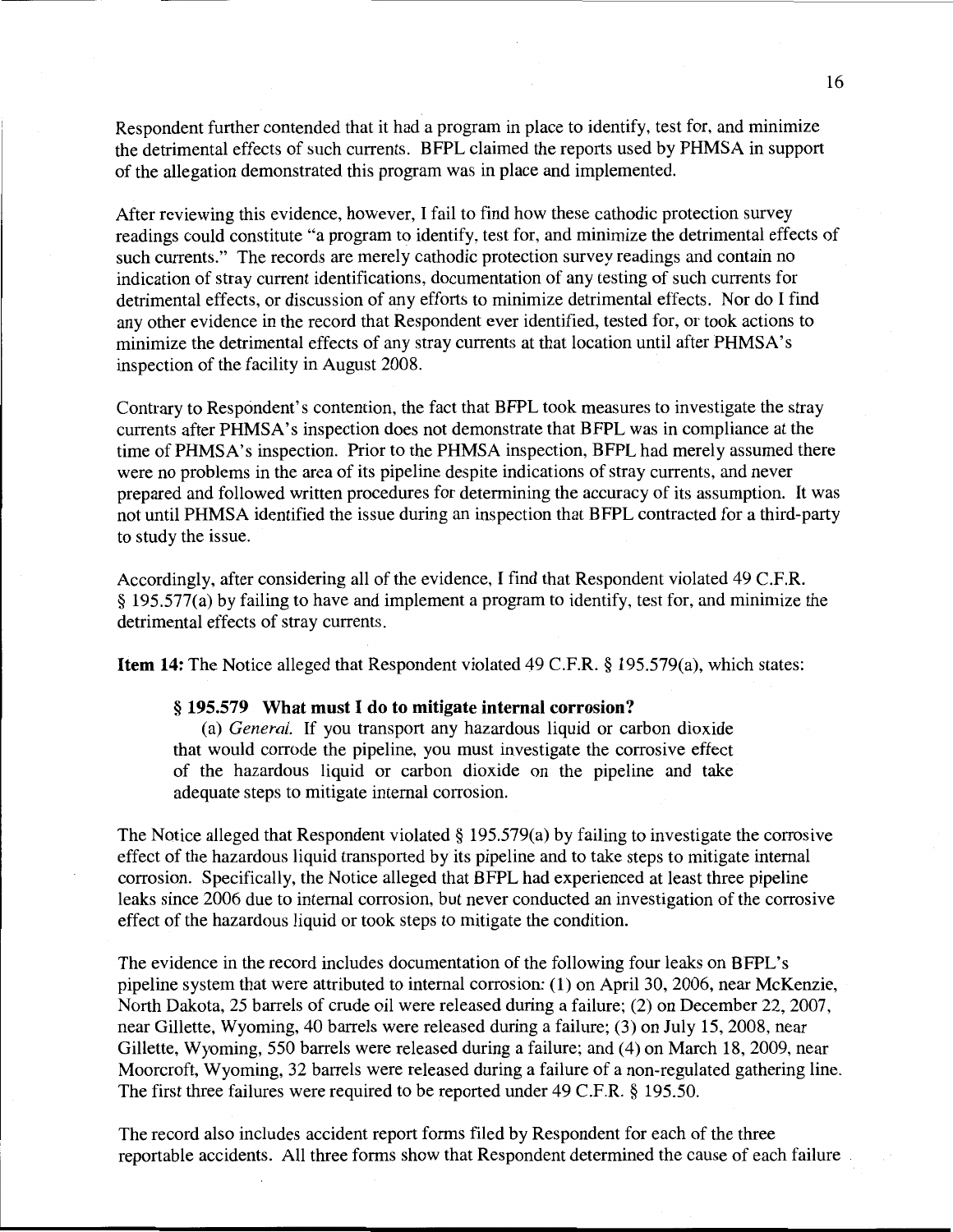to be internal corrosion.<sup>34</sup> The Violation Report noted that during the PHMSA inspection, BFPL's DOT Compliance Coordinator stated that the company had not conducted an internal corrosion investigation in accordance with § 195.579(a).<sup>35</sup>

At the hearing and in its Brief, Respondent argued there is a discrepancy between the allegation in the Notice and the actual regulatory requirement. While the Notice alleged that Respondent was required to investigate corrosive effects if the product in its pipeline "*could* corrode a pipe, $\frac{36}{3}$  BFPL contended that the regulation states that investigation of corrosive effects is only required when an operator transports a hazardous liquid that *"would* corrode the pipeline."<sup>37</sup> BFPL argued the later requires a higher "threshold level of information or evidence to trigger the requirement" represented by prior knowledge or a reasonable belief on the part of the operator that the product would indeed corrode the pipeline.<sup>38</sup>

BFPL contended further that it never had knowledge or a reasonable belief that the product transported would corrode the pipeline. The various leaks identified in the Notice, Respondent asserted, did not cause the company to know or reasonably believe there was a risk of internal corrosion because the leaks were unrelated to one another, happened in two different states, involved different crude, occurred at different times, and two of them occurred on inactive line segments where there could have been standing oil or water in the pipe. Since Respondent did not know or reasonably suspect that the product transported would corrode the pipeline, BFPL maintained that it did not have a regulatory duty to investigate the product for corrosive effects.<sup>39</sup>

PHMSA has publicly communicated to pipeline operators that § 195.579(a) requires operators to determine if the hazardous liquids transported could corrode the pipeline, and the agency has never implied, as Respondent suggests, that there must first be confirmed knowledge or reasonable belief on the part of the operator that the product will cause internal corrosion. For example, PHMSA published an Advisory Bulletin in the Federal Register reminding operators that the regulations "require operators to determine if the hazardous liquids they are transporting could corrode the pipeline." $40^{\circ}$  In addition, the original agency rulemaking that promulgated § 195.579(a) explained in the preamble that the standard "requires operators to investigate the effects of transporting hazardous liquid or carbon dioxide which could corrode the pipeline, and take adequate steps to mitigate corrosion."<sup>41</sup>

<sup>36</sup> Notice at 8 (emphasis added).

 $37\,$ § 195.579(a) (emphasis added).

38 Brief at 24.

 $39$  In its initial Response, Belle Fourche claimed the regulation is also "impermissibly and unconstitutionally vague and ambiguous" because PHMSA has not defined in the regulation the circumstances when an operator must investigate the corrosive effect of a hazardous liquid. BFPL did not raise this constitutional argument at the hearing or in its Brief. For the reasons set forth in this decision, I find the regulation is not "impermissibly and unconstitutionally vague and ambiguous," and that the agency has also provided additional guidance to operators regarding the applicability of this safety standard.

<sup>40</sup> Advisory Bulletin on the Proper Identification of Internal Corrosion Risk, 73 Fed. Reg. 71,089 (Nov. 24, 2008).

<sup>41</sup> Final Rule on Controlling Corrosion on Hazardous Liquid and Carbon Dioxide Pipelines, 66 Fed. Reg. 66,994, 67,000 (Dec. 27, 2001).

Violation Report, Exhibit K.

<sup>&</sup>lt;sup>35</sup> Violation Report at 22.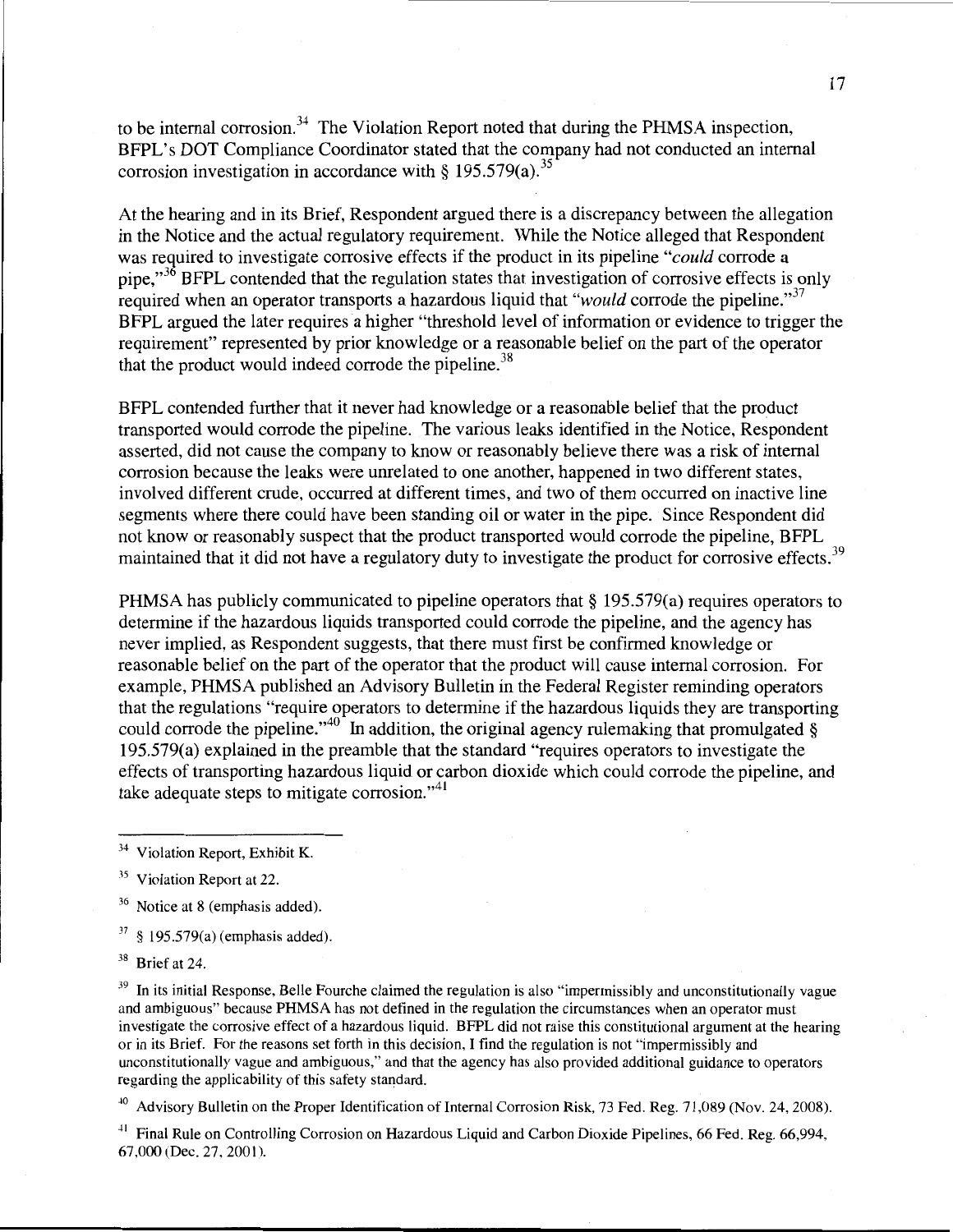PHMSA has applied the regulation in the same manner. In a prior enforcement decision that is similar in many respects to the present case, PHMSA determined that a pipeline operator violated§ 195.579(a) when it failed to investigate the corrosive effect of the product transported after experiencing several leaks caused by internal corrosion.<sup>42</sup> The leaks occurred on a dead leg and on a lateral pipeline used for inputting trucked barrels of crude oil. Even though the operator had investigated the corrosive effects of the product on its mainline pipe, the operator violated § 195.579(a) when it failed to perform the same investigation for such non-mainline pipes where the leaks had occurred.

BFPL's situation is similar in that the company has experienced multiple leaks on its pipeline system due to internal corrosion, some of which occurred on idle or non-mainline pipe. In this case, however, there is no evidence that Respondent ever investigated the corrosive effects of the product, even on its mainline pipeline. The company may not ignore information about internal corrosion leaks on its pipeline merely because it does not consider the leaks to be related in time or location. Likewise, the fact that leaks occurred on idle lines or dead legs is no excuse not to investigate the corrosive effects.

Internal corrosion may be caused by the corrosive effects of product being transported through a pipeline system. Even if an operator believes that the commodity it transports is not normally corrosive, PHMSA has found that contaminants can be introduced to noncorrosive products during production and manufacturing processes, such as during upset conditions at a processing plant or refinery. During upset conditions, untreated product may bypass the treatment process and enter the pipeline, introducing corrosive materials.

Given the pipeline failures caused by internal corrosion, BFPL was required under§ 195.579(a) to investigate the corrosive effects of the hazardous liquid transported in its pipeline system. The evidence demonstrates that BPPL failed to perform such an investigation.

Accordingly, after considering all of the evidence, I find that Respondent violated 49 C.P.R. § 195.579(a) by failing to investigate the corrosive effects of the hazardous liquid transported by its pipeline.

These findings of violation will be considered prior offenses in any subsequent enforcement action taken against Respondent.

#### ASSESSMENT OF PENALTY

Under 49 U.S.C. § 60122, Respondent is subject to an administrative civil penalty not to exceed \$100,000 per violation for each day of the violation up to a maximum of \$1,000,000 for any related series of violations.

In determining the amount of a civil penalty under 49 U.S.C. § 60122 and 49 C.F.R. § 190.225, I must consider the following criteria: the nature, circumstances, and gravity of the violation, including adverse impact on the environment; the degree of Respondent's culpability; the history

<sup>42</sup> *In the Matter of Sunoco Pipeline, L.P.,* Final Order, CPF No. 4-2007-5040,2010 WL 5761108 (Dec. 16, 2010).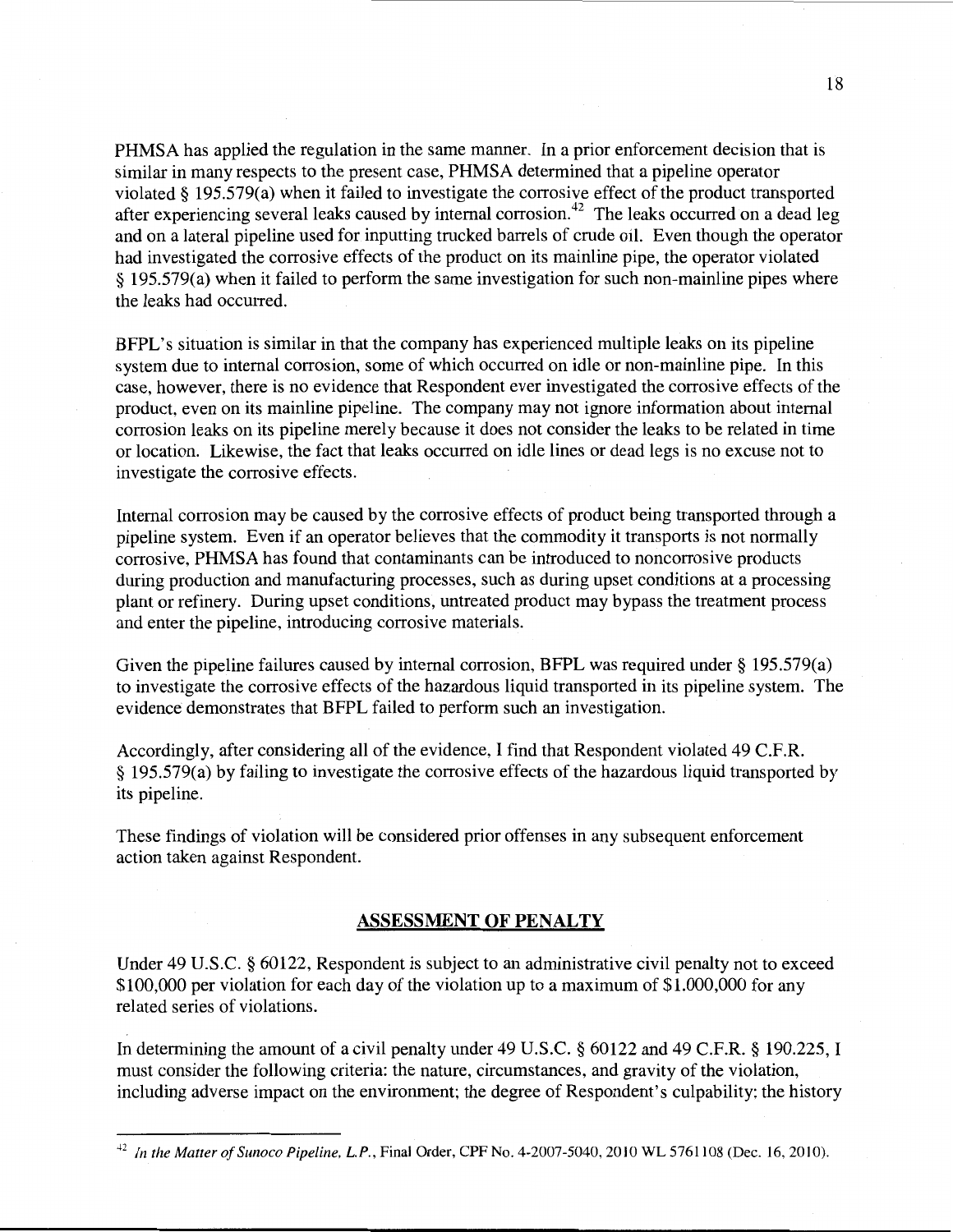of Respondent's prior offenses; the Respondent's ability to pay the penalty and any effect that the penalty may have on its ability to continue doing business; and the good faith of Respondent in attempting to comply with the pipeline safety regulations. In addition, I may consider the economic benefit gained from the violation without any reduction because of subsequent damages, and such other matters as justice may require.

The Notice proposed a total civil penalty of \$221,200 for the violations in Items 1, 5, 8, 9, 10, and 11. Since Items 1 and 5 have been withdrawn, penalties are not assessed for these items.

Item 8: The Notice proposed a civil penalty of \$30,800 for Respondent's violation of 49 C.F.R. § 195.420(b). As discussed above, I found that BFPL failed to inspect mainline valves on 26 occasions at the maximum intervals required by regulation. I also withdrew allegations that Respondent violated the regulation on 21 additional occasions.

In its Brief, Respondent argued that the penalty should be reduced for several reasons. First, Respondent contended, and I agree, that the circumstances of the violation warrant a reduction to the civil penalty to reflect that I have withdrawn 21 of the 47 instances of the alleged violation.

Second, Respondent argued there was a "lack of any risk to health or safety" by the violation. I disagree with this contention. Properly functioning mainline valves are essential to the safe operation of hazardous liquid pipeline systems; they are used to limit the volume of product released in the event of a spill. One purpose of the mandatory valve inspection interval set forth in§ 195.420(b) is to ensure that valve problems are identified and corrected before they impact the safety of the pipeline system. BFPL failed to inspect approximately 21 mainline valves at proper intervals on 26 occasions. Accordingly, I find BFPL's failure to perform these timely inspections presented a pipeline safety risk.

Third, Respondent argued that the Violation Report erroneously stated there were potential impacts to high consequence areas (HCAs) as a result of the violation, when there are not any HCAs in the area of the valves that had missed inspections. The only evidence presented in the Violation Report of the location of HCAs are several maps, but they are of such a large scale, and are not supported by additional documentation, that it is inconclusive as to whether there are any HCAs in the area of the valves that had missed inspections.<sup>43</sup> Accordingly, after reviewing the record, I agree the evidence does not support finding potential impacts to HCAs. In this regard, the gravity of the violation warrants a reduction to the proposed civil penalty.

Fourth, BFPL argued that the Violation Report included no evidence of the degree of culpability, but rather stated simply that the company was "culpable" because it had knowledge of the regulation. In prior final orders, I have found that when evaluating an operator's culpability, I determine the extent to which the company deserves the blame for the violation that occurred.<sup>44</sup> In this case, as the operator of the pipeline facility, BFPL is responsible for compliance and therefore is culpable for these violations of the pipeline safety regulations. I find no reason to determine there is any lesser degree of culpability on the part of Respondent for these violations.

<sup>43</sup> Violation Report, Exhibit L.

<sup>44</sup>*In the Matter of Alyeska Pipeline Service Co.,* Decision on Petition for Reconsideration, CPF No. 5-2006-5018, 2010 WL 2228550, at 2-3 (Mar. 1, 20 10) (citing the American Heritage Dictionary of the English Language 442 (4th ed. 2000)).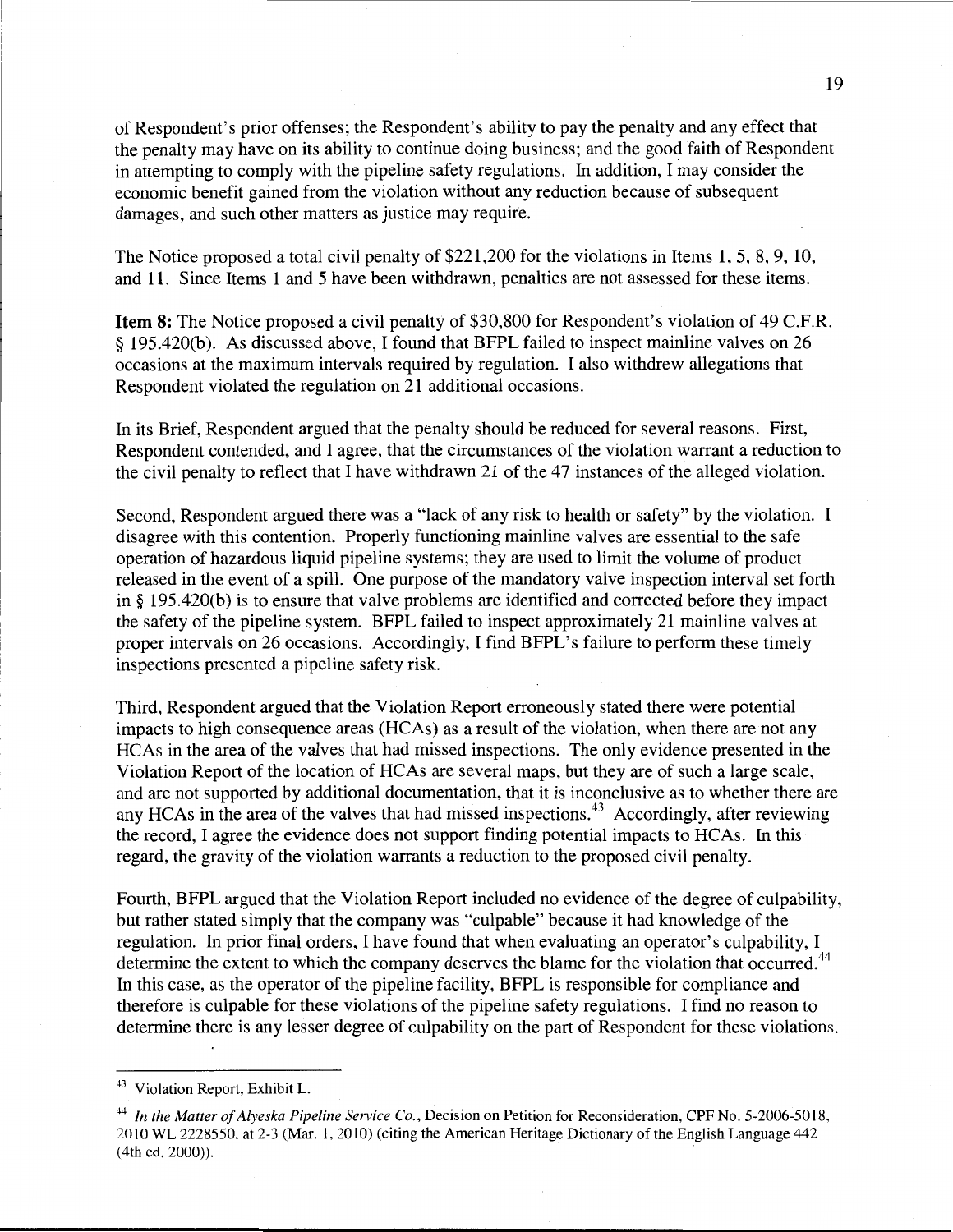Fifth, Respondent argued that it had demonstrated good faith in attempting to achieve compliance, as the company had implemented a "vigorous valve inspection program, that [the missed inspections] were isolated occurrences, and most importantly that a majority of the valves at issue in fact were inspected."<sup>45</sup> While Respondent may have performed other valve inspections in a timely manner, the numerous instances of missed valve inspections in this case preclude any penalty reduction for good faith in attempting to achieve compliance.

Sixth, Respondent contested the statement in the Violation Report that "BFPL has a poor record of compliance with Part 195 requirements," since there was no finding that BFPL previously violated this regulation. In prior final orders, I have found that "[ w ]hile a repeat violation of the exact same regulatory section is certainly the most acute example of a prior offense, I am not precluded from considering [a respondent's] overall compliance history, including all rrevious violations of the pipeline safety regulations regardless of regulatory section number."<sup>46</sup> Accordingly, when evaluating BFPL's history of prior offenses, "I may consider not only instances of past violations of the same regulation, but also the company's history of other offenses, such as prior violations of other regulations, the extent to which such violations resulted in civil penalties, and whether corrective action was necessary."<sup>47</sup>

With regard to history of prior offenses, the Violation Report cited three prior enforcement actions issued against BFPL in the five-year period preceding the Notice in this case. In the prior enforcement actions, Respondent was found to have committed approximately 11 violations of the pipeline safety regulations, requiring the agency to order specific corrective measures to ensure compliance. In addition, those violations resulted in more than \$90,000 in civil penalties. Accordingly, I have weighed Respondent's history of prior offenses and find that when viewed as a whole, it supports the proposed penalty and does not warrant any reduction.

Finally, BFPL argued the penalty should be reduced to reflect relatively lower penalty assessments in other PHMSA enforcement actions. Specifically, Respondent cited a previous final order in which PHMSA assessed a lower penalty against a different operator for failing to inspect and test nine mainline valves in violation of  $\S$  195.420(b).<sup>48</sup>

PHMSA sets civil penalties by applying the statutory assessment criteria on a case-by-case basis. Given the unique facts of each offense, operating conditions of each pipeline, an operator's individual compliance history, how the violation was discovered, its duration, whether the operator made a good faith effort to comply with the regulation prior to the inspection, and whether there was any immediate or potential safety or environmental impacts, it is not uncommon for there to be some variance in the penalties assessed for different operators' violation of the same code section. This fact-sensitive approach is consistent with PHMSA's largely performance-based regulatory scheme, which involves the consideration of risk factors

 $45$  Brief at 12.

<sup>46</sup>*Alyeska Pipeline Service Co.,* CPF No. 5-2006-5018, at 3. *See also* 49 U.S.C. § 60122(b)(2)(B) and 49 C.F.R. § 190.225(b )(2), which authorizes PHMSA to consider such other matters as justice may require in determining the amount of a civil penalty.

<sup>47</sup>*Alyeska Pipeline Service Co.,* CPF No. 5-2006-5018, at 3.

<sup>&</sup>lt;sup>48</sup> See In the Matter of Texas Eastern Petroleum Products Co., Final Order, CPF No. 3-2004-5027, 2006 WL 3825327 (Jan. 3, 2006).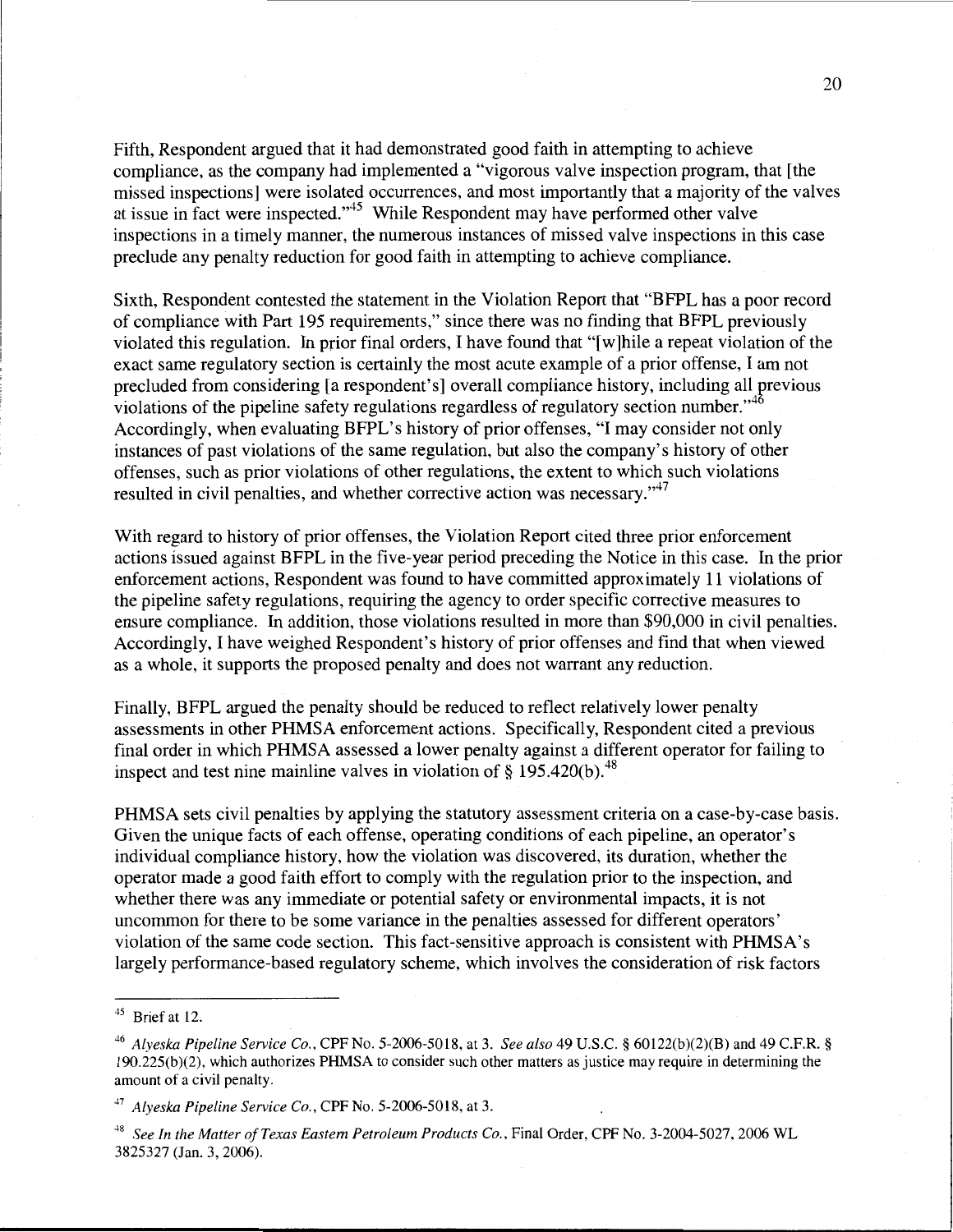and complexities unique to each pipeline system. Moreover, PHMSA has found it appropriate to increase many of its civil penalties over the years, including those for violations of § 195.420(b).<sup>49</sup> Therefore I do not find this is a reason to reduce the penalty in light of the other assessment criteria.

Accordingly, having reviewed the record and considered the assessment criteria, I assess Respondent a reduced civil penalty of \$15,800 for its violation of § 195.420(b).

Item 9: The Notice proposed a civil penalty of \$62,100 for Respondent's violation of 49 C.F.R. § 195.428(a). As discussed above, I found that BFPL failed to inspect and test station pressure limiting devices at the Hwy 450 Station, Seiler Station, Sussex Pump Station, and Guernsey Terminal. I have withdrawn the allegations with regard to the Donkey Creek station.

In its Response and Brief, Respondent argued that the penalty should be reduced for several reasons. First Respondent contended, and I agree, that the circumstances of the violation warrant a reduction to the civil penalty to reflect that I have withdrawn the allegations of violation with regard to the Donkey Creek station.

Second, Respondent argued "there was no risk of harm to the environment or to public safety" from the violation. I disagree with this assertion, however. Properly functioning pressure control equipment provides critical protection against pipeline system failures caused by overpressure. Regular inspections of overpressure protection devices allow operators to identify and repair problems before more serious incidents occur, such as pipeline system failures. In fact, pipeline failures are known to have occurred as a direct result of a pipeline operator failing to perform regular inspections under this regulation.<sup>50</sup> Accordingly, I find BFPL's failure to perform such inspections presented a pipeline safety risk.

Third, Respondent contested the statements in the Violation Report that suggested the violations "could potentially impact" populated and ecological HCAs, including the North Platte River. Specifically, BFPL argued with regard to Highway 450 and Sussex stations that there are no HCAs that could be affected. At Guernsey terminal, Respondent contended that it would not be possible to experience an overpressure situation. Respondent also introduced as Exhibit 22 spill modeling data related to the North Platte River, which the company argued proves that a spill could not impact the river. Respondent did not discuss Seiler Station specifically. After reviewing the record, I find there is an absence of conclusive evidence of potential impacts to HCAs by this noncompliance. In this regard, the gravity of the violation warrants a reduction to the proposed civil penalty.

Fourth, BFPL argued that the Violation Report included no evidence of any degree of culpability, but rather stated the company was "culpable" simply because it had knowledge of the regulation. For the same reasons expressed in Item 8, as operator of the pipeline, BFPL is responsible for compliance and therefore is culpable for these violations of the pipeline safety

<sup>49</sup>*See, e.g., In the Matter of Nustar Logistics, L.P., FIKIA Valero Logistics Operations. L.P.,* CPF No. 4-2005-5048, 2009 WL 1211363 (Mar. 11, 2009) (assessing a civil penalty of \$105,000 for violation of§ 195.420(b)).

<sup>&</sup>lt;sup>50</sup> See, e.g., In the Matter of Jayhawk Pipeline, LLC, Final Order, CPF No. 3-2008-5006, 2010 WL 5761106 (Dec. 16, 2010).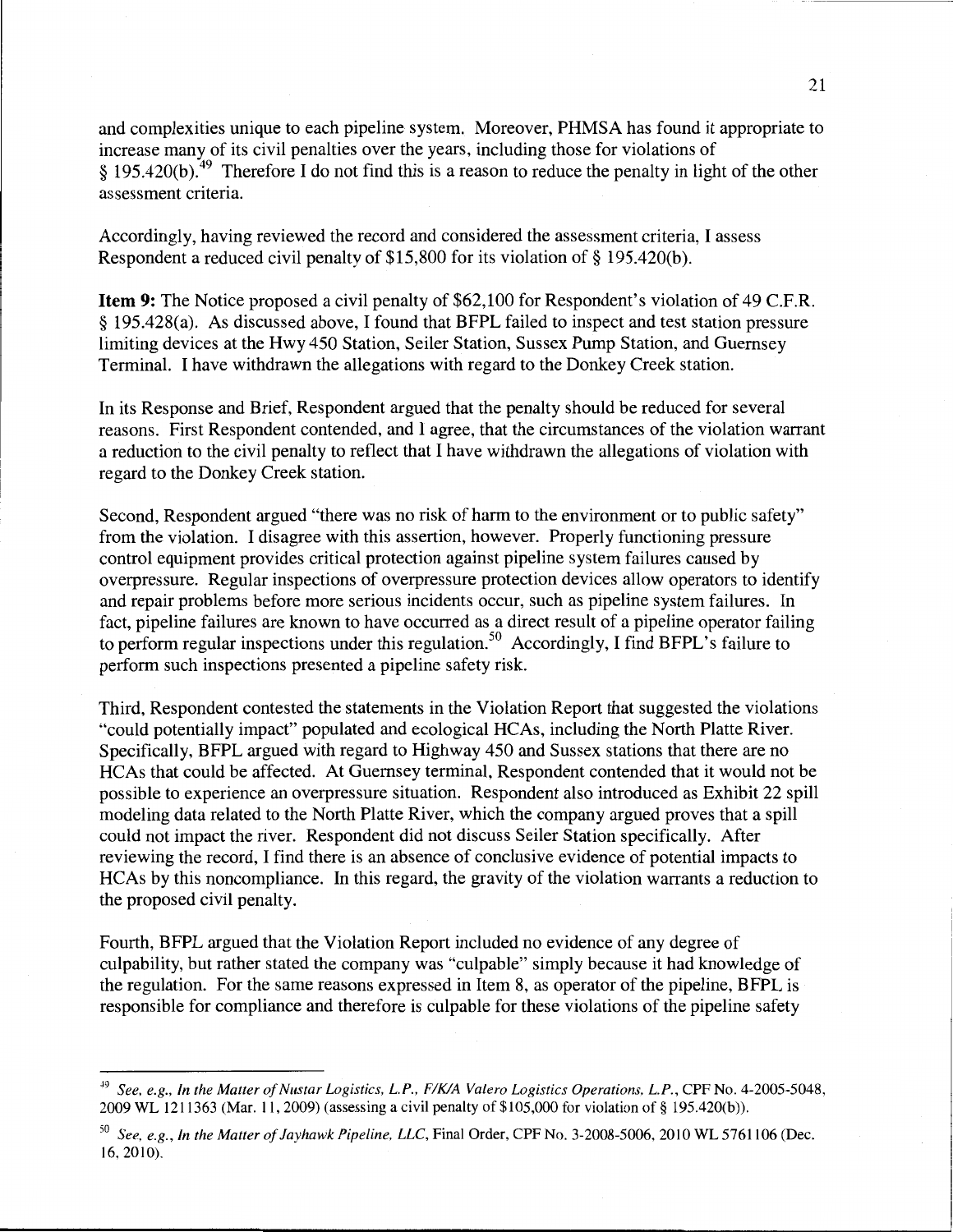regulations. I find no reason to determine there is any lesser degree of culpability on the part of Respondent for these violations.

Fifth, Respondent contested the statement in the Violation Report that "BFPL has a poor record of compliance with Part 195 requirements," since there was no finding that BFPL previously violated this regulation. For the same reasons expressed in Item 8, I find that when viewed as a whole, Respondent's history of prior offenses support the proposed penalty and do not warrant any reduction. Furthermore, the Violation Reported confirmed that Respondent has previously been found in violation of this specific regulation.<sup>51</sup>

Sixth, Respondent argued the proposed penalty "does not reflect the good faith efforts of BFPL to comply, including corrective measures already implemented."<sup>52</sup> I do not find evidence in the record, however, that BFPL took corrective measures to achieve compliance. Regardless, corrective measures taken after the violation has already been identified by PHMSA do not warrant a penalty reduction.

Finally, BFPL argued the penalty should be reduced to reflect lower penalty assessments in prior cases. For the reasons stated above, it is appropriate for the civil penalties in this case to differ from prior cases given the unique facts of each case and that PHMSA has increased civil penalties over the years, including those for violations of § 195.428(a).<sup>53</sup>

Accordingly, having reviewed the record and considered the assessment criteria, I assess Respondent a reduced civil penalty of \$42,000 for its violation of§ 195.428(a).

Item 10: The Notice proposed a civil penalty of \$30,800 for Respondent's violation of 49 C.F.R. § 195.428(d). As discussed above, I found that BFPL failed to inspect and test the overfill protection systems at three breakout tanks.

In its Response, BFPL contested the penalty assessment "because it is inconsistent with enforcement in similar cases, is disproportionate to the nature and gravity of the alleged violation, and does not reflect the good faith efforts of BFPL to comply, including corrective measures already implemented, among other reasons."<sup>54</sup> At the hearing and in its Brief, BFPL did not further clarify these general arguments, but requested that PHMSA consider its practice of hand gauging as good faith efforts "to comply with the ultimate objectives of section  $195.428(d)$ ."<sup>55</sup>

Respondent's violation of § 195.428(d) was not merely an inspection missed by several days, but rather an extended period of noncompliance. BFPL never inspected and tested the high level alarms at the three breakout tanks. Overfill protection systems provide crucial protection against spills and regular inspections and tests of such systems are key to ensuring that these systems

54 Response at 12-13.

 $55$  Brief at 18.

<sup>&</sup>lt;sup>51</sup> Violation Report at 23. *See In the Matter of Belle Fourche Pipeline Co.*, Final Order, CPF No. 5-2004-5010, at 5 (Dec. 11, 2006).

<sup>52</sup> Response at II.

<sup>53</sup> For example, in *Jayhawk Pipeline,* CPF No. 3-2008-5006, cited above, PHMSA assessed a civil penalty of \$96,000 for violation of§ 195.428(a).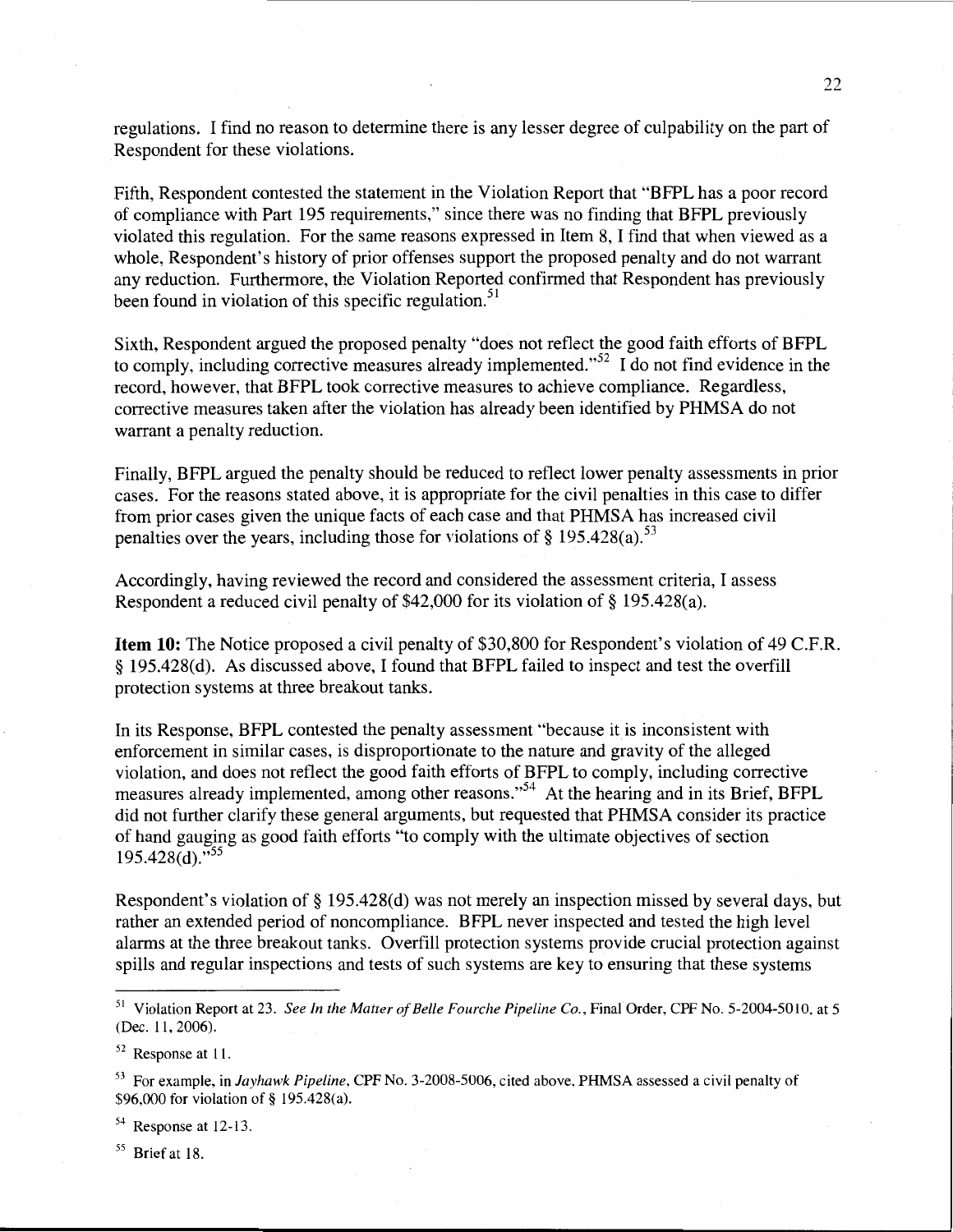operate properly. Accordingly, I find BFPL's failure to perform such inspections presented a pipeline safety risk, and that the civil penalty proposed is appropriate given the nature, circumstances and gravity of the violation. As the operator of the pipeline facility, BFPL is also culpable for this violation of the pipeline safety regulations.

With regard to BFPL's statement in its Response that the penalty is inconsistent with other enforcement cases, Respondent did not cite to any other enforcement cases. For the reasons stated above, I find it is appropriate for civil penalties to differ from one case to another given the unique facts of each case.

Finally, BFPL requested that PHMSA consider its practice of hand gauging as good faith efforts to comply with the "ultimate objectives" of the regulation. As noted above, hand gauging was performed to verify that tank level indicators on its SCADA system were accurate. The gauging did not actually test the overfill alarm devices to determine they were functioning properly. Moreover, there is no evidence in the record that Respondent undertook such hand gauging for the purpose of attempting to comply with  $\S 195.428(d)$ . Lastly, with regard to any "corrective measures already implemented," I do not find evidence in the record that BFPL took corrective measures to achieve compliance. Therefore I do not find such practice warrants a penalty reduction for good faith.

I have also weighed Respondent's history of prior offenses and find that when viewed as a whole, it supports the proposed penalty and does not warrant any reduction.

Accordingly, having reviewed the record and considered the assessment criteria, I assess Respondent a civil penalty of \$30,800 for its violation of§ 195.428(d).

Item 11: The Notice proposed a civil penalty of \$43,300 for Respondent's violation of 49 C.P.R. § 195.432(b). As discussed above, I found that BFPL failed to perform an external inspection of the Sussex Breakout Tank at the required interval established by API Standard 653.

In its Response, BFPL contested the penalty assessment "because it is inconsistent with enforcement in similar cases, is disproportionate to the nature and gravity of the alleged violation, and does not reflect the good faith efforts of BFPL to comply, including corrective measures already implemented, among other reasons."<sup>56</sup> At the hearing and in its Brief, however, BFPL did not further clarify these general arguments.

With regard to nature, circumstances, and gravity, I find Respondent's failure to inspect the physical integrity of its breakout tank at the proper interval to evaluate the suitability for continued service presented a risk to pipeline safety that supports the proposed civil penalty. As the operator of the pipeline facility, BFPL is culpable for this violation of the pipeline safety regulations.

For the reasons stated above, it is appropriate for civil penalties to differ from one case to another given the unique facts of each case. I have also weighed Respondent's history of prior offenses and find that when viewed as a whole, it supports the proposed penalty and does not warrant any

<sup>56</sup> Response at 13.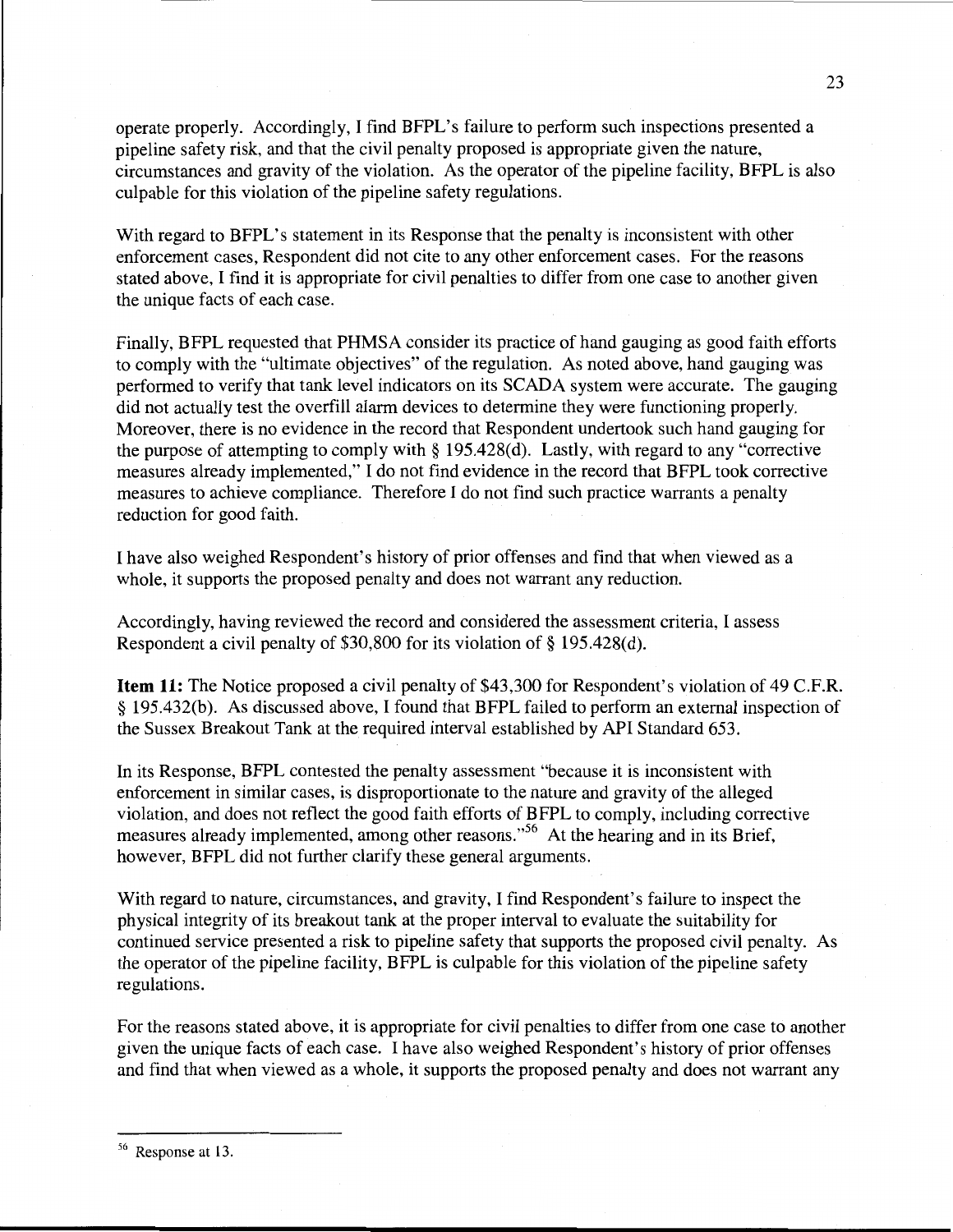reduction. Furthermore, the Violation Reported confirmed that Respondent has previously been found in violation of this regulation. $57$ 

Lastly, with regard to any "corrective measures already implemented," although Respondent has taken corrective measures to achieve compliance, such measures taken after the violation has already been identified by PHMSA do not warrant a penalty reduction.

Accordingly, having reviewed the record and considered the assessment criteria, I assess Respondent a civil penalty of \$43,300 for its violation of§ 195.432(b).

In summary, having reviewed the record and considered the assessment criteria for each of the Items.cited above, I assess Respondent a total civil penalty of **\$131,900.** 

Respondent has not provided any evidence suggesting that Respondent is unable to pay the proposed civil penalty. Therefore, I find Respondent is able to pay the penalty without adversely affecting its ability to continue in business.

Payment of the civil penalty must be made within 20 days of receipt of this Final Order. Federal regulations (49 C.P.R.§ 89.21(b)(3)) require this payment be made by wire transfer, through the Federal Reserve Communications System (Fedwire), to the account of the U.S. Treasury. Detailed instructions are contained in the enclosure. Questions concerning wire transfers should be directed to: Financial Operations Division (AMZ-341), Federal Aviation Administration, Mike Monroney Aeronautical Center, P.O. Box 269039, Oklahoma City, OK 73125; (405) 954- 8893.

Failure to pay the \$131,900 civil penalty will result in accrual of interest at the current annual rate in accordance with 31 U.S.C. § 3717, 31 C.P.R. § 901.9, and 49 C.P.R.§ 89.23. Pursuant to those same authorities, a late penalty charge of six percent (6%) per annum will be charged if payment is not made within 110 days of service. Furthermore, failure to pay the civil penalty may result in referral of the matter to the Attorney General for appropriate action in a United States District Court.

#### **COMPLIANCE ORDER**

The Notice proposed a compliance order with respect to Items 2, 3, 4, 6, 10, 11, 12, 13, and 14 in the Notice for the violations described above.

Since Items 3 and 6 have been withdrawn, the associated terms of the proposed compliance order are not included for those items.

With regard to the terms of the proposed compliance order associated with Items 2, 4 and 11, Respondent has taken the following actions to fulfill the terms of the proposed compliance order:

As proposed for **Item 2,** Respondent has developed a list of all relevant county sheriff departments, county fire departments, county emergency managers, and public officials

<sup>&</sup>lt;sup>57</sup> Violation Report at 23. *See In the Matter of Belle Fourche Pipeline Co.*, Final Order, CPF No. 5-2004-5010, at 5 (Dec. 11, 2006).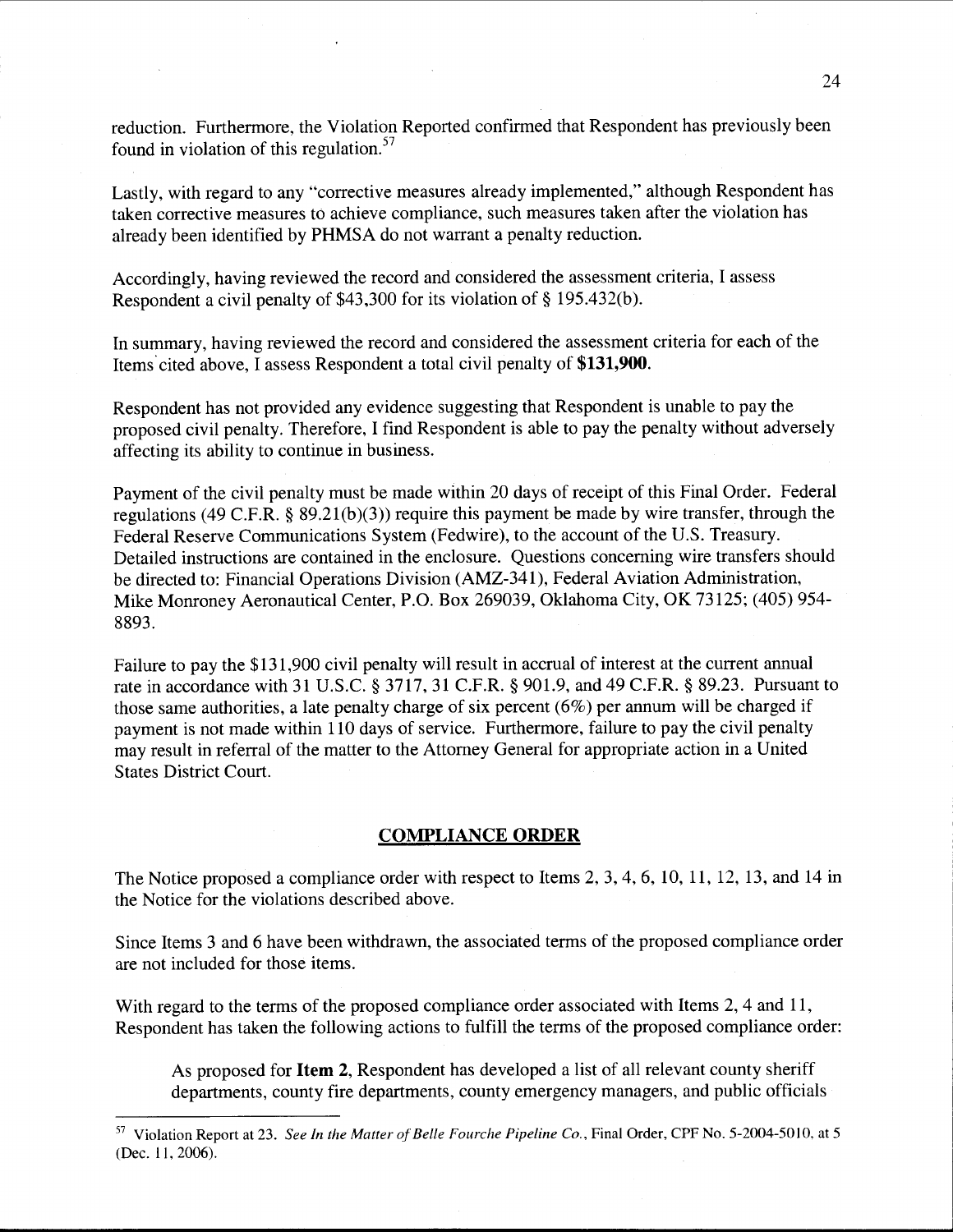requiring liaison. Respondent also became a member of the Wyoming Pipeline Association, which is a consortium of pipeline operators with a mission of improving public awareness including liaison with local responders.

As proposed for Item 4, Respondent has installed a pressure recording device at the Guernsey pump station.

As proposed for Item 11, Respondent has completed an API Standard 653 Internal Inspection of the Sussex diesel breakout tank.

Accordingly, since compliance has been achieved with respect to these violations, the compliance terms are not included in this Order.

With regard to the proposed compliance order associated with **Item 10**, BFPL contended in its Response that "certain alarms have been installed and are being tested," but provided no further explanation or documentation at the hearing or in its Brief that the company has inspected and tested the high level alarms specified in the proposed compliance order.<sup>58</sup>

With regard to the proposed compliance order associated with Item 12, BFPL did not provide any documentation of additional protection installed at the Donkey Creek Pump Station, Sussex Pump Station, and Sussex Breakout Tank.

With regard to the proposed compliance order associated with **Item 13**, BFPL contended in its Response and Brief that it had already performed a CIS in June-July 2009 and determined based on that study that no detrimental stray currents are impacting its facilities in the specified area.

After reviewing the referenced study, it appears that the purpose of the CIS was to evaluate cathodic protection levels and areas of coating damage. In Respondent's Exhibit 7, its thirdparty contractor states that it "was contracted to perform a close interval On/Off cathodic protection survey on the 12[ -inch] Belle Fourche Pipeline as part of Belle Fourche Pipeline's ongoing integrity program." It is not evident from the record that the CIS constituted an interference study.

With regard to the proposed compliance order associated with Item 14, BFPL contended in its Response that "BFPL has initiated an investigation to determine if there are any additional steps necessary to mitigate the effects of internal corrosion," but provided no further explanation or documentation at the hearing or in its Brief regarding such an investigation.<sup>59</sup>

Under 49 U.S.C. § 60118(a), each person who engages in the transportation of hazardous liquids by pipeline or who owns or operates a hazardous liquid pipeline facility is required to comply with the applicable safety standards established under chapter 601. Pursuant to the authority of 49 U.S.C. § 60118(b) and 49 C.F.R. § 190.217, Respondent is ordered to take the following actions to ensure compliance with the pipeline safety regulations applicable to its operations:

<sup>58</sup> Response at 12.

<sup>&</sup>lt;sup>59</sup> Response at 16.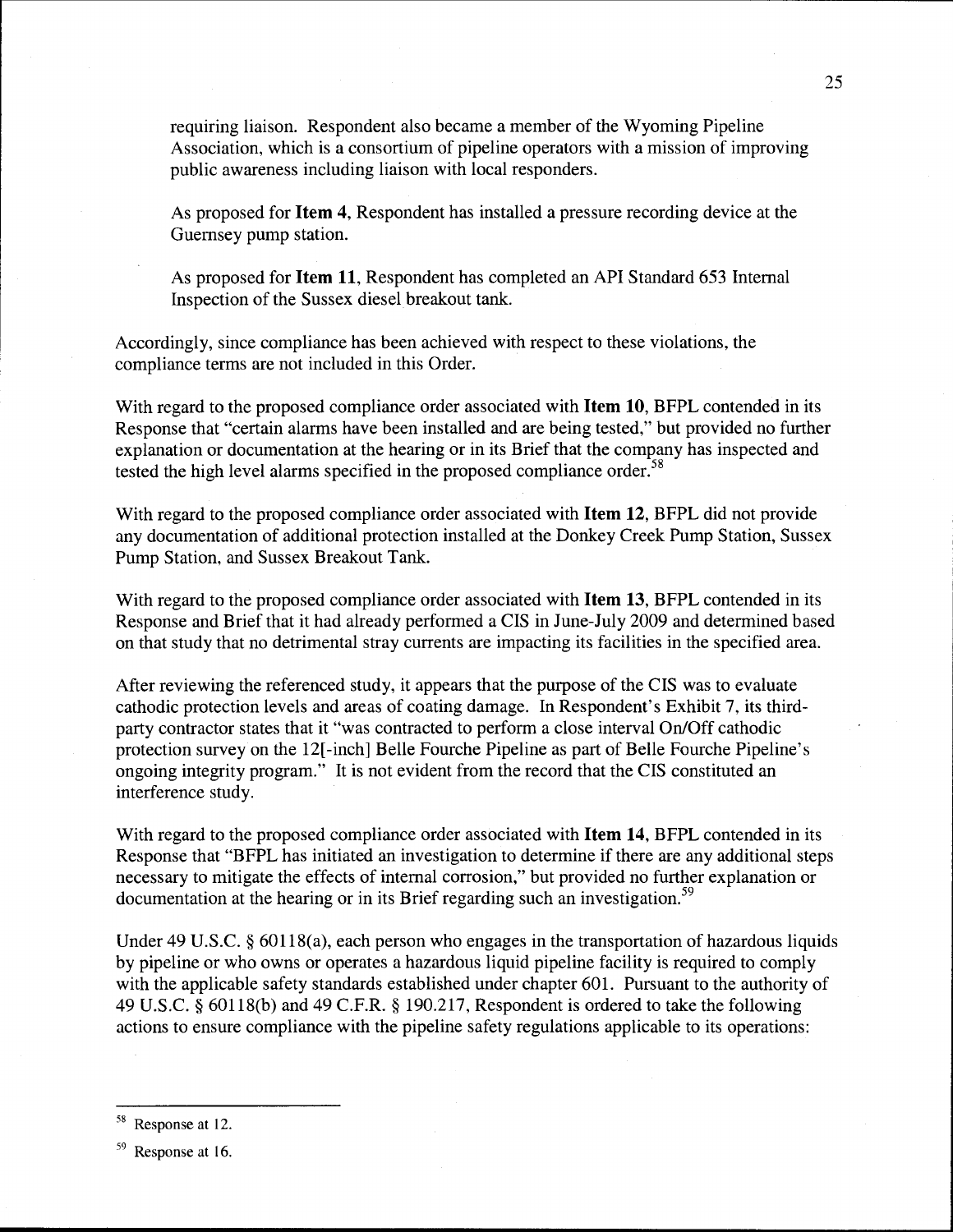- 1. With respect to the violation of§ 195.428(d) (Item 10), BFPL must inspect and test the high level alarms on the following tanks: Sussex Pump Station Breakout Tank (BOT); Davis Station (Tank 74) BOT; and Hawk Point Terminal BOT.
- 2. With respect to the violation of§ 195.436 (Item 12), BFPL must install adequate protection from vandalism and unauthorized entry for the Donkey Creek Pump Station, Sussex Pump Station, and Sussex Breakout Tank. The protection must consist of the following, unless BFPL can demonstrate an alternative method of protection that achieves the same or greater level of safety and security: security fencing that is a minimum of six feet high and includes a minimum of three strands of barbed wire above the fencing with appropriate warning signs and operator contact information installed on the fencing, and with gates that can be locked.
- 3. With respect to the violation of  $\S$  195.577(a) (**Item 13**), BFPL must perform an interference study on the Donkey Creek Pipeline between Guernsey station and Ft. Laramie station and remediate any stray currents that are found.
- 4. With respect to the violation of§ 195.579(a) (Item 14), BFPL must conduct an investigation to determine if crude oil transported through its pipeline system has the ability to cause internal corrosion. If the results of the investigation warrant, BFPL must develop and follow procedures for appropriate remedial actions to mitigate the occurrence of internal corrosion.
- 5. BFPL must complete the actions required by this Compliance Order and submit documentation demonstrating compliance within 60 days following receipt of the Final Order. Documentation of compliance must be submitted to the Director, Western Region, Pipeline and Hazardous Materials Safety Administration, 12300 W. Dakota Ave. #110, Lakewood, CO 80228. Documentation may be submitted in an electronic format when feasible.
- 6. It is requested that BFPL maintain documentation of the safety improvement costs associated with fulfilling this Compliance Order and report the total cost to the Director in two categories: (a) total cost associated with preparation and revision of plans and procedures, and performance of studies and analyses; and (b) total cost associated with physical changes, if any, to the pipeline infrastructure, including replacements and additions.

The Director may grant an extension of time to comply with any of the required items upon a written request timely submitted by the Respondent demonstrating good cause for an extension.

Failure to comply with this Order may result in administrative assessment of civil penalties not to exceed \$100,000 for each violation for each day the violation continues or in referral to the Attorney General for appropriate relief in a district court of the United States.

#### WARNING ITEM

In addition, with respect to Item 7, the Notice alleged a probable violation of Part 195 and specifically considered this to be a warning item. The warning was for: